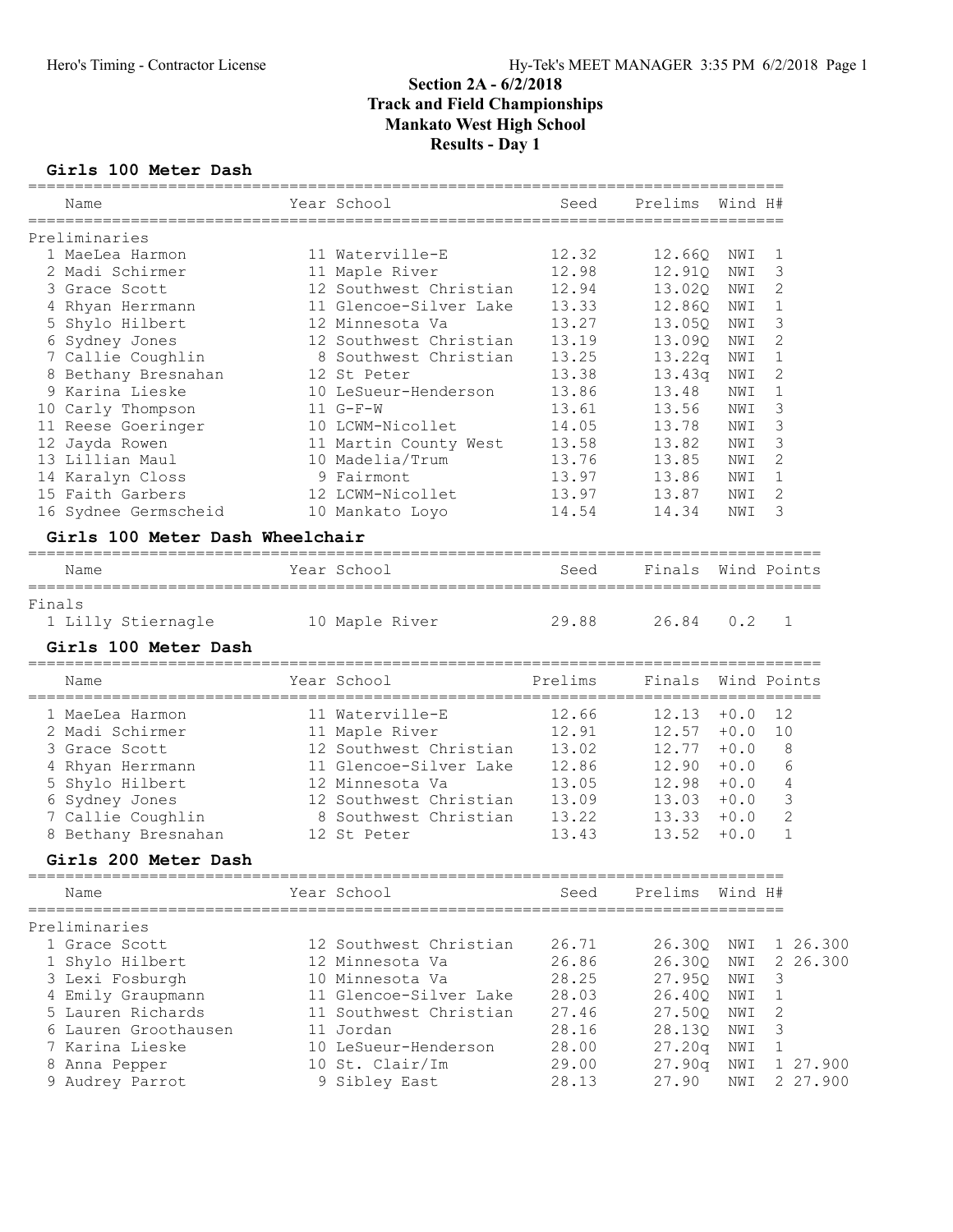# ....Girls 200 Meter Dash<br>10 Lillian Maul

| 10 Lillian Maul<br>11 Olivia Anderson<br>11 Kayli Hinze<br>13 Karalyn Closs<br>14 Claire Nemmers<br>15 Mckenna Ziemke<br>16 Toryn Richards                                                                                                                                                                                                     | 10 Madelia/Trum<br>9 Martin County West<br>7 Janesville-W<br>9 Fairmont<br>8 Fairmont<br>8 Janesville-W<br>9 Waterville-E                                                                                                                                                                                                   | 29.18<br>28.88<br>29.08<br>28.78<br>29.09<br>29.54<br>28.39                                                                                                     | 28.60<br>28.60<br>28.60<br>28.65<br>29.00<br>29.03<br>29.23                                                                                                                | NWI<br>NWI<br>NWI<br>NWI<br>NWI<br>NWI<br>NWI                                                                                                           | 3 28.593<br>2 28.600<br>1 28.600<br>3<br>$\overline{2}$<br>3<br>3 |
|------------------------------------------------------------------------------------------------------------------------------------------------------------------------------------------------------------------------------------------------------------------------------------------------------------------------------------------------|-----------------------------------------------------------------------------------------------------------------------------------------------------------------------------------------------------------------------------------------------------------------------------------------------------------------------------|-----------------------------------------------------------------------------------------------------------------------------------------------------------------|----------------------------------------------------------------------------------------------------------------------------------------------------------------------------|---------------------------------------------------------------------------------------------------------------------------------------------------------|-------------------------------------------------------------------|
| Girls 200 Meter Dash Wheelchair                                                                                                                                                                                                                                                                                                                |                                                                                                                                                                                                                                                                                                                             |                                                                                                                                                                 |                                                                                                                                                                            |                                                                                                                                                         |                                                                   |
| Name                                                                                                                                                                                                                                                                                                                                           | Year School                                                                                                                                                                                                                                                                                                                 | Seed                                                                                                                                                            | Finals Wind Points                                                                                                                                                         |                                                                                                                                                         |                                                                   |
| Finals<br>1 Lilly Stiernagle<br>Girls 200 Meter Dash                                                                                                                                                                                                                                                                                           | 10 Maple River                                                                                                                                                                                                                                                                                                              | 55.34                                                                                                                                                           | 54.36                                                                                                                                                                      | NWI                                                                                                                                                     | 1                                                                 |
| Name                                                                                                                                                                                                                                                                                                                                           | Year School<br>======================                                                                                                                                                                                                                                                                                       | Prelims                                                                                                                                                         | Finals                                                                                                                                                                     |                                                                                                                                                         | Wind Points                                                       |
| 1 Grace Scott<br>2 Shylo Hilbert<br>3 Emily Graupmann<br>4 Lauren Richards<br>5 Lauren Groothausen<br>6 Lexi Fosburgh<br>7 Karina Lieske<br>8 Anna Pepper                                                                                                                                                                                      | 12 Southwest Christian<br>12 Minnesota Va<br>11 Glencoe-Silver Lake<br>11 Southwest Christian<br>11 Jordan<br>10 Minnesota Va<br>10 LeSueur-Henderson<br>10 St. Clair/Im                                                                                                                                                    | 26.30<br>26.30<br>26.40<br>27.50<br>28.13<br>27.95<br>27.20<br>27.90                                                                                            | 27.10<br>27.21<br>$27.49 - 2.6$<br>28.09<br>28.25<br>28.35<br>28.40<br>29.21                                                                                               | $-2.6$<br>$-2.6$<br>$-2.6$<br>$-2.6$<br>$-2.6$<br>$-2.6$<br>$-2.6$                                                                                      | 12<br>10<br>8<br>6<br>4<br>3<br>2<br>$\mathbf{1}$                 |
|                                                                                                                                                                                                                                                                                                                                                |                                                                                                                                                                                                                                                                                                                             |                                                                                                                                                                 |                                                                                                                                                                            |                                                                                                                                                         |                                                                   |
| Girls 400 Meter Dash<br>Name                                                                                                                                                                                                                                                                                                                   | Year School                                                                                                                                                                                                                                                                                                                 | Seed                                                                                                                                                            | Finals                                                                                                                                                                     |                                                                                                                                                         | H# Points                                                         |
| 1 Lizzy Schmidt<br>2 MaKenna Thurston<br>3 Joni Becker<br>4 Maria Sons<br>Jayda Rowen<br>6 Lauren Groothausen<br>7 Gabby Robinson<br>8 Amanda Jacobson<br>Caitlin Salfer<br>9<br>10 Corene Moeller<br>11 Emily Graupmann<br>12 Hannah Loewen<br>13 Luci Kulseth<br>14 Audrey Parrot<br>15 Hope Kosek<br>16 Olivia Flack<br>Girls 800 Meter Run | 9 Belle Plaine<br>11 LCWM-Nicollet<br>10 Fairmont<br>10 Norwood-Youn<br>11 Martin County West<br>11 Jordan<br>12 Tri-City United<br>11 Blue Earth Area<br>11 St Peter<br>7 Fairmont<br>11 Glencoe-Silver Lake<br>11 St James Area<br>10 St James Area<br>9 Sibley East<br>9 Glencoe-Silver Lake 1:06.29<br>11 LCWM-Nicollet | 59.60<br>1:02.91<br>1:02.00<br>1:06.25<br>1:02.44<br>1:03.55<br>1:04.21<br>1:04.40<br>1:04.41<br>1:04.69<br>1:04.25<br>1:06.44<br>1:07.79<br>1:03.77<br>1:08.57 | 58.94<br>1:00.83<br>1:02.21<br>1:02.83<br>1:03.24<br>1:03.55<br>1:03.66<br>1:03.73<br>1:03.76<br>1:05.13<br>1:05.19<br>1:05.24<br>1:06.37<br>1:06.51<br>1:06.67<br>1:08.07 | 2<br>2<br>2<br>1<br>2<br>$\overline{2}$<br>$\mathbf{2}$<br>$\mathbf{1}$<br>$\mathbf 1$<br>$\mathbf 1$<br>2<br>1<br>$\mathbf 1$<br>2<br>$\mathbf 1$<br>1 | 12<br>10<br>8<br>6<br>4<br>3<br>$\overline{c}$<br>$\mathbf{1}$    |
| Name                                                                                                                                                                                                                                                                                                                                           | Year School                                                                                                                                                                                                                                                                                                                 | Seed                                                                                                                                                            | Finals                                                                                                                                                                     | H# Points                                                                                                                                               |                                                                   |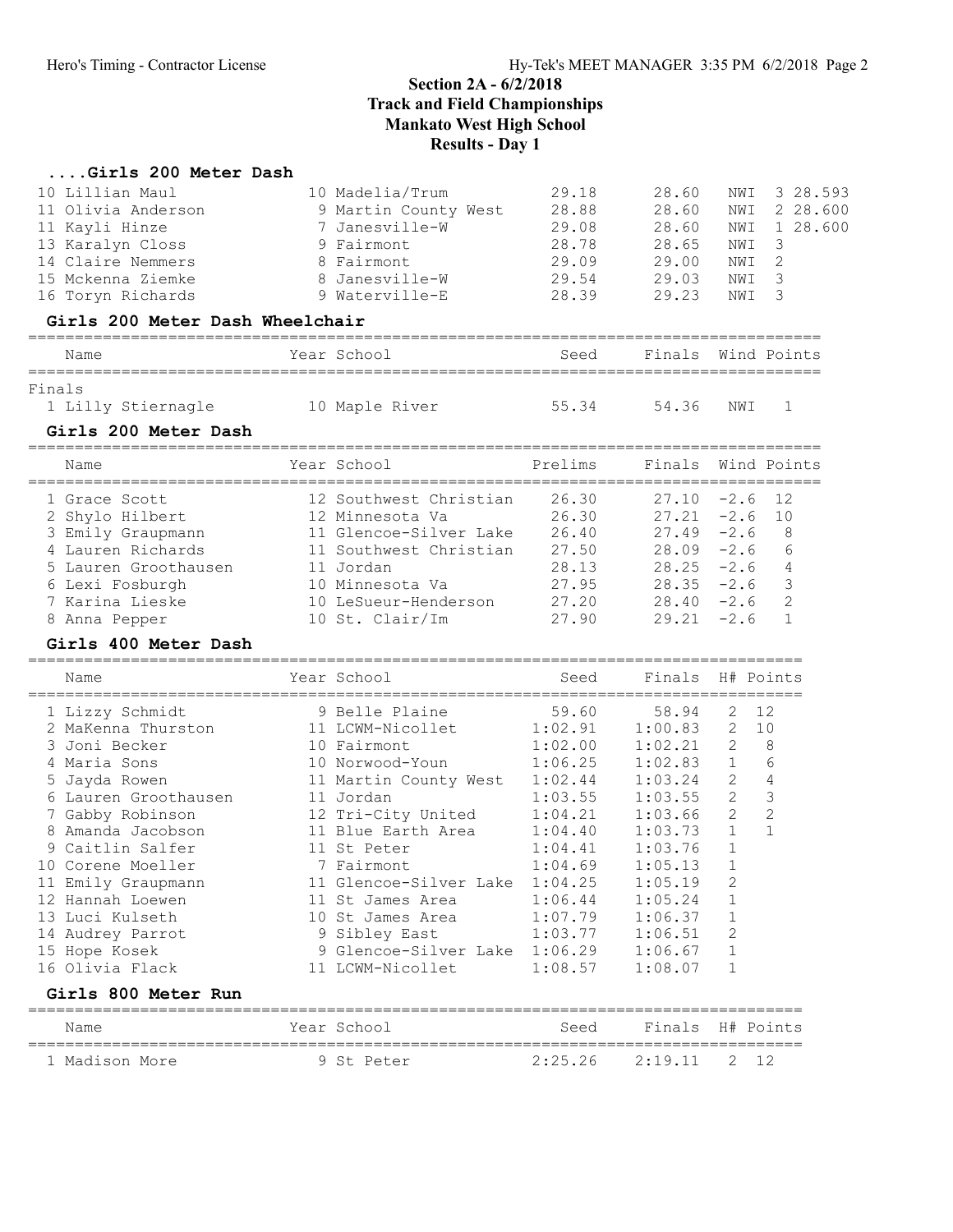# ....Girls 800 Meter Run

| 9 | 2 McKenna Herrmann<br>3 Maria Streed<br>4 Madison Daly<br>5 Abby Nelson<br>6 Lexi Kaufmann<br>7 Eaden Javens<br>8 Grace Feder<br>Laura Thompson<br>10 Victoria Barkosky<br>11 Macy Rennpferd<br>12 Megan Beulke<br>13 Addysen Farrell<br>14 Kendra Krueger<br>15 Emily Beckmann<br>16 Paola Acevedo<br>Girls 800 Meter Run Wheelchair | 10 Belle Plaine<br>12 Southwest Christian 2:27.26<br>8 St. Clair/Im<br>10 Minnesota Va<br>10 Fairmont<br>12 Mankato Loyo<br>9 G-F-W<br>8 Fairmont<br>11 Maple River<br>12 Maple River<br>12 Holy Family<br>11 Norwood-Youn<br>7 Jordan<br>12 LCWM-Nicollet<br>10 St James Area | 2:24.42<br>2:32.52<br>2:28.08<br>2:28.47<br>2:36.21<br>2:28.41<br>2:29.23<br>2:29.14<br>2:30.92<br>2:31.15<br>2:34.58<br>2:32.83<br>2:35.73<br>2:33.66            | 2:21.20<br>2:25.20<br>2:28.33<br>2:28.86<br>2:29.09<br>2:29.56<br>2:30.27<br>2:30.29<br>2:31.15<br>2:31.26<br>2:33.73<br>2:36.12<br>2:36.35<br>2:38.60<br>2:38.90 | 2<br>10<br>$\overline{c}$<br>8<br>$6\phantom{1}6$<br>2<br>$\overline{c}$<br>$\overline{4}$<br>$\mathfrak{Z}$<br>$\overline{c}$<br>$\overline{c}$<br>$\mathbf 1$<br>$\overline{2}$<br>$\mathbf{1}$<br>$\mathbf 1$<br>$\overline{c}$<br>$\mathbf 1$<br>$\mathbf 1$<br>$\mathbf 1$<br>$\mathbf 1$<br>1<br>$\mathbf{1}$ |
|---|---------------------------------------------------------------------------------------------------------------------------------------------------------------------------------------------------------------------------------------------------------------------------------------------------------------------------------------|--------------------------------------------------------------------------------------------------------------------------------------------------------------------------------------------------------------------------------------------------------------------------------|-------------------------------------------------------------------------------------------------------------------------------------------------------------------|-------------------------------------------------------------------------------------------------------------------------------------------------------------------|---------------------------------------------------------------------------------------------------------------------------------------------------------------------------------------------------------------------------------------------------------------------------------------------------------------------|
|   | Name                                                                                                                                                                                                                                                                                                                                  | Year School                                                                                                                                                                                                                                                                    | Seed                                                                                                                                                              | Finals                                                                                                                                                            | Points                                                                                                                                                                                                                                                                                                              |
|   |                                                                                                                                                                                                                                                                                                                                       |                                                                                                                                                                                                                                                                                |                                                                                                                                                                   |                                                                                                                                                                   |                                                                                                                                                                                                                                                                                                                     |
|   | 1 Lilly Stiernagle<br>Girls 1600 Meter Run                                                                                                                                                                                                                                                                                            | 10 Maple River                                                                                                                                                                                                                                                                 | 4:22.35                                                                                                                                                           | 4:43.83                                                                                                                                                           | 1                                                                                                                                                                                                                                                                                                                   |
|   | Name                                                                                                                                                                                                                                                                                                                                  | Year School                                                                                                                                                                                                                                                                    | Seed                                                                                                                                                              | Finals                                                                                                                                                            | Points                                                                                                                                                                                                                                                                                                              |
|   | 1 Madison More<br>2 Grace Feder<br>3 Laura Thompson<br>4 Ryann Klammer<br>5 Abby Nelson<br>6 Kendra Krueger<br>7 Iliana Ramon<br>8 Paola Acevedo<br>9 Beth Stevermer<br>10 Kendall Guerrero<br>11 Mia Johnson<br>12 Abigail Hagen<br>13 Judy Larson<br>14 MacKinzee Miest<br>15 Norely Sanchez<br>Girls 3200 Meter Run                | 9 St Peter<br>$9 G-F-W$<br>8 Fairmont<br>8 Maple River<br>10 Minnesota Va<br>7 Jordan<br>12 Fairmont<br>10 St James Area<br>12 United South<br>8 Glencoe-Silver Lake<br>8 G-F-W<br>11 Sleepy Eye Unified<br>12 Norwood-Youn<br>12 St James Area<br>10 St James Area            | 5:27.02<br>5:34.34<br>5:43.59<br>5:39.64<br>5:41.08<br>5:39.42<br>5:45.45<br>5:40.24<br>5:58.67<br>5:44.89<br>5:46.83<br>5:58.51<br>5:49.55<br>5:47.13<br>6:15.71 | 5:13.92<br>5:20.66<br>5:24.80<br>5:25.38<br>5:25.91<br>5:27.01<br>5:33.27<br>5:34.86<br>5:35.30<br>5:36.12<br>5:38.44<br>5:39.45<br>5:46.27<br>5:47.05<br>6:11.84 | 12<br>10<br>$\,8\,$<br>6<br>4<br>3<br>$\overline{c}$<br>$\mathbf{1}$                                                                                                                                                                                                                                                |
|   | Name                                                                                                                                                                                                                                                                                                                                  | Year School                                                                                                                                                                                                                                                                    | Seed                                                                                                                                                              | Finals                                                                                                                                                            | Points                                                                                                                                                                                                                                                                                                              |
|   | 1 Iliana Ramon<br>2 Isabelle Lind<br>3 Malayh Metcalf<br>4 Victoria Flores<br>5 Basia Babcock<br>6 Tabitha Thatcher<br>7 Cassie Stolt                                                                                                                                                                                                 | 12 Fairmont<br>10 St Peter<br>8 Glencoe-Silver Lake 12:33.58<br>11 LeSueur-Henderson<br>7 Jordan<br>9 Fairmont<br>11 Belle Plaine                                                                                                                                              | 12:56.45<br>12:03.33<br>12:15.94<br>12:19.73<br>13:16.55<br>12:25.33                                                                                              | 11:59.79<br>12:04.70<br>12:19.07<br>12:23.07<br>12:25.08<br>12:25.75<br>12:26.04                                                                                  | 12<br>10<br>8<br>6<br>4<br>3<br>$\mathbf{2}$                                                                                                                                                                                                                                                                        |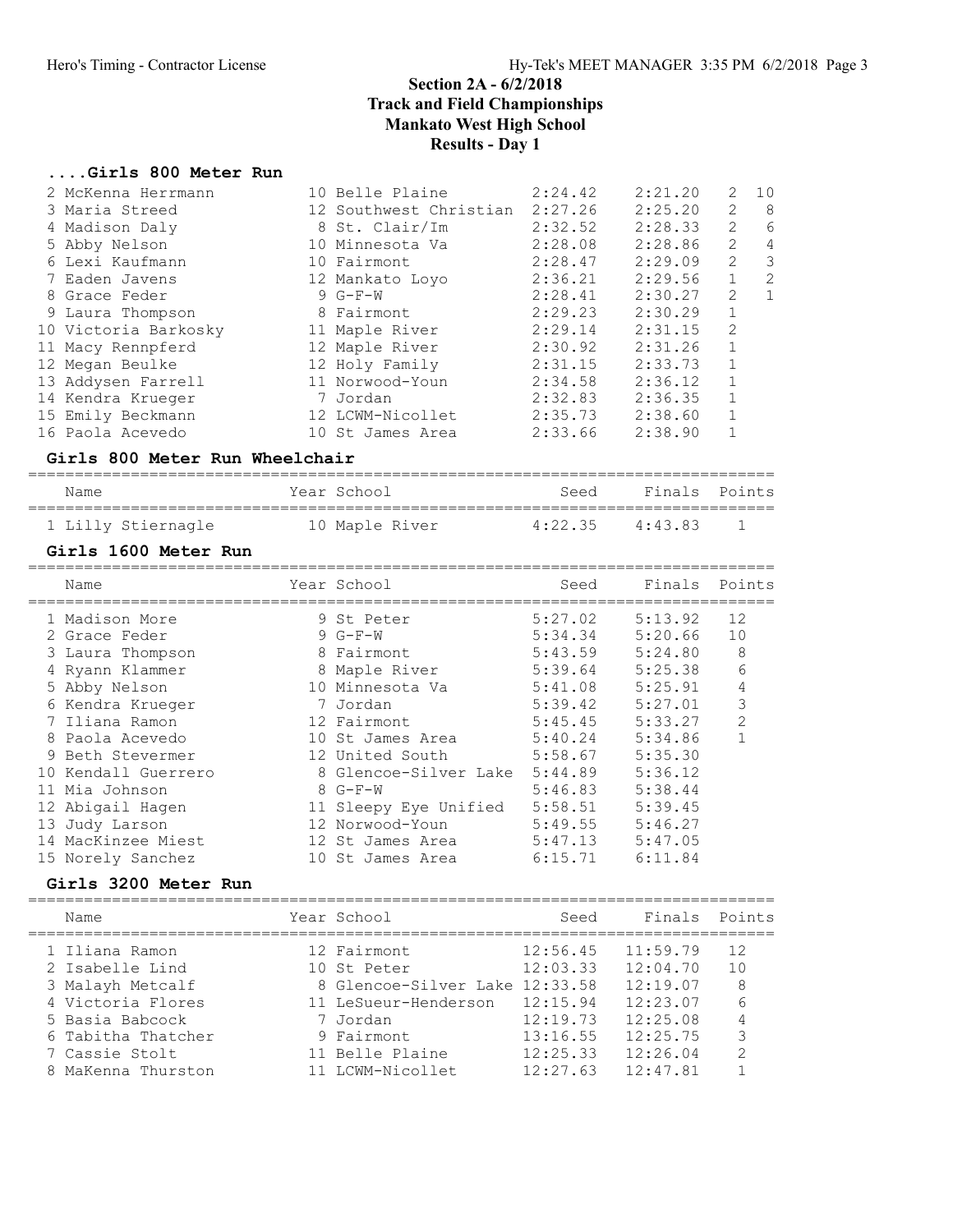## ....Girls 3200 Meter Run

|        | 9 Madalyn Lemke<br>10 Hannah Johnson<br>11 MacKinzee Miest<br>12 Grace Moeller<br>13 Arlett Rios<br>14 Grace Busch<br>15 Sarah Karline<br>16 Jade Mely<br>Girls 100 Meter Hurdles | 11 Glencoe-Silver Lake 12:15.09<br>12 Fairmont<br>12 St James Area<br>8 LCWM-Nicollet<br>9 LeSueur-Henderson 12:32.29<br>9 St. Clair/Im<br>8 Jordan<br>10 New Richland-H-E-G 14:31.02 | 13:30.25<br>12:46.36<br>12:52.25<br>12:29.73<br>12:16.22 | 12:51.59<br>12:51.80<br>12:54.96<br>12:58.97<br>13:05.10<br>13:19.39<br>13:47.04<br>14:48.19 |         |                |        |
|--------|-----------------------------------------------------------------------------------------------------------------------------------------------------------------------------------|---------------------------------------------------------------------------------------------------------------------------------------------------------------------------------------|----------------------------------------------------------|----------------------------------------------------------------------------------------------|---------|----------------|--------|
|        | Name                                                                                                                                                                              | Year School                                                                                                                                                                           | Seed                                                     | Prelims                                                                                      | Wind H# |                |        |
|        | Preliminaries                                                                                                                                                                     |                                                                                                                                                                                       |                                                          |                                                                                              |         |                |        |
|        | 1 Jaylen Struck-Schmitz                                                                                                                                                           | 10 Belle Plaine                                                                                                                                                                       | 16.38                                                    | 15.72Q NWI 2                                                                                 |         |                |        |
|        | 2 Lizzy Subbert                                                                                                                                                                   | 12 Fairmont                                                                                                                                                                           | 16.21                                                    | 15.750 NWI                                                                                   |         | 1              |        |
|        | 3 Lauren Dimler                                                                                                                                                                   | 8 Janesville-W                                                                                                                                                                        | 17.45                                                    | 16.56Q                                                                                       | NWI     | 1              |        |
|        | 4 Zoe Christensen                                                                                                                                                                 | 12 Glencoe-Silver Lake                                                                                                                                                                | 16.82                                                    | 16.57Q                                                                                       | NWI     | 2              |        |
|        | 5 Emma Koehler                                                                                                                                                                    | 12 Fairmont                                                                                                                                                                           | 17.32                                                    | 16.85q                                                                                       | NWI     | $\overline{1}$ |        |
|        | 5 Enuna nool<br>6 Melissa Hagedorn<br>11 Meranh                                                                                                                                   | 12 Blue Earth Area                                                                                                                                                                    | 17.12                                                    | 16.85q NWI                                                                                   |         | 2              |        |
|        | 7 Gabby Straub                                                                                                                                                                    | 11 LeSueur-Henderson                                                                                                                                                                  | 17.00                                                    | 16.92q                                                                                       | NWI     | 1              |        |
|        | 8 Mara Weisensel                                                                                                                                                                  | 10 Minnesota Va                                                                                                                                                                       | 17.13                                                    | 17 <b>.</b> 19q                                                                              | NWI     | 2              |        |
|        | 9 Mickalyn Frahm                                                                                                                                                                  | 12 Glencoe-Silver Lake                                                                                                                                                                | 18.55                                                    | 17.22                                                                                        | NWI     | 1              |        |
|        | 10 Taryn Reichow                                                                                                                                                                  | 12 Glencoe-Silver Lake                                                                                                                                                                | 18.05                                                    | 17.70                                                                                        | NWI     | 2              |        |
|        | 11 Hayley O'Brien                                                                                                                                                                 | 9 Belle Plaine                                                                                                                                                                        | 17.79                                                    | 17.86                                                                                        | NWI     | 2              |        |
|        | 12 Heidi Herrmann                                                                                                                                                                 | 10 Blue Earth Area                                                                                                                                                                    | 17.72                                                    | 17.98                                                                                        | NWI     | $\mathbf{1}$   |        |
|        | 13 Michaela Karels                                                                                                                                                                | 12 St. Clair/Im                                                                                                                                                                       | 19.01                                                    | 18.26                                                                                        | NWI     | 2              |        |
|        | 14 Paige Stahlke                                                                                                                                                                  | 10 Mayer Lutheran                                                                                                                                                                     | 18.63                                                    | 18.30                                                                                        | NWI 1   |                |        |
|        | 15 Carson Stock                                                                                                                                                                   | 11 LCWM-Nicollet                                                                                                                                                                      | 19.63                                                    | 18.69                                                                                        | NWI     | 1              |        |
|        | 16 Sophie Gustafson                                                                                                                                                               | 7 Sleepy Eye Unified                                                                                                                                                                  | 19.30                                                    | 19.45                                                                                        | NWI     | 2              |        |
|        | Girls 100 Meter Hurdles                                                                                                                                                           |                                                                                                                                                                                       |                                                          |                                                                                              |         |                |        |
|        | Name                                                                                                                                                                              | Year School                                                                                                                                                                           | Prelims                                                  | Finals Wind Points                                                                           |         |                |        |
| Finals |                                                                                                                                                                                   |                                                                                                                                                                                       |                                                          |                                                                                              |         |                |        |
|        | 1 Jaylen Struck-Schmitz                                                                                                                                                           | 10 Belle Plaine                                                                                                                                                                       | 15.72                                                    | 15.46                                                                                        |         | $0.4$ 12       |        |
|        | 2 Lizzy Subbert                                                                                                                                                                   | 12 Fairmont                                                                                                                                                                           | 15.75                                                    | 15.47                                                                                        | 0.4     | 10             |        |
|        | 3 Melissa Hagedorn                                                                                                                                                                | 12 Blue Earth Area                                                                                                                                                                    | 16.85                                                    | 16.66                                                                                        | 0.4     | 8              | 16.654 |
|        | 4 Emma Koehler                                                                                                                                                                    | 12 Fairmont                                                                                                                                                                           | 16.85                                                    | 16.66                                                                                        | 0.4     | 6 —            | 16.657 |
|        | 5 Gabby Straub                                                                                                                                                                    | 11 LeSueur-Henderson                                                                                                                                                                  | 16.92                                                    | 16.85                                                                                        | 0.4     | 4              | 16.842 |
|        | 6 Mara Weisensel                                                                                                                                                                  | 10 Minnesota Va                                                                                                                                                                       | 17.19                                                    | 16.85                                                                                        | 0.4     | 3              | 16.847 |
|        | 7 Lauren Dimler                                                                                                                                                                   | 8 Janesville-W                                                                                                                                                                        | 16.56                                                    | 16.90                                                                                        | 0.4     | 2              |        |
|        | 8 Zoe Christensen                                                                                                                                                                 | 12 Glencoe-Silver Lake                                                                                                                                                                | 16.57                                                    | 16.94                                                                                        | 0.4     | 1              |        |
|        | Girls 300 Meter Hurdles                                                                                                                                                           |                                                                                                                                                                                       |                                                          |                                                                                              |         |                |        |
|        | Name                                                                                                                                                                              | Year School                                                                                                                                                                           | Seed                                                     | Finals H# Points                                                                             |         |                |        |
|        | 1 Jaylen Struck-Schmitz                                                                                                                                                           | 10 Belle Plaine                                                                                                                                                                       | 46.77                                                    | 45.45                                                                                        | 2       | 12             |        |
|        | 2 Emma Koehler                                                                                                                                                                    | 12 Fairmont                                                                                                                                                                           | 48.25                                                    | 46.97                                                                                        | 2       | 10             |        |
|        | 3 Maggie Mahota                                                                                                                                                                   | 12 Holy Family                                                                                                                                                                        | 48.95                                                    | 47.50                                                                                        | 2       | 8              |        |
|        | 4 Lauren Dimler                                                                                                                                                                   | 8 Janesville-W                                                                                                                                                                        | 50.69                                                    | 48.08                                                                                        | 2       | 6              |        |
|        | 5 Kim Scheffler                                                                                                                                                                   | 12 LeSueur-Henderson                                                                                                                                                                  | 48.73                                                    | 48.55                                                                                        |         | 4              |        |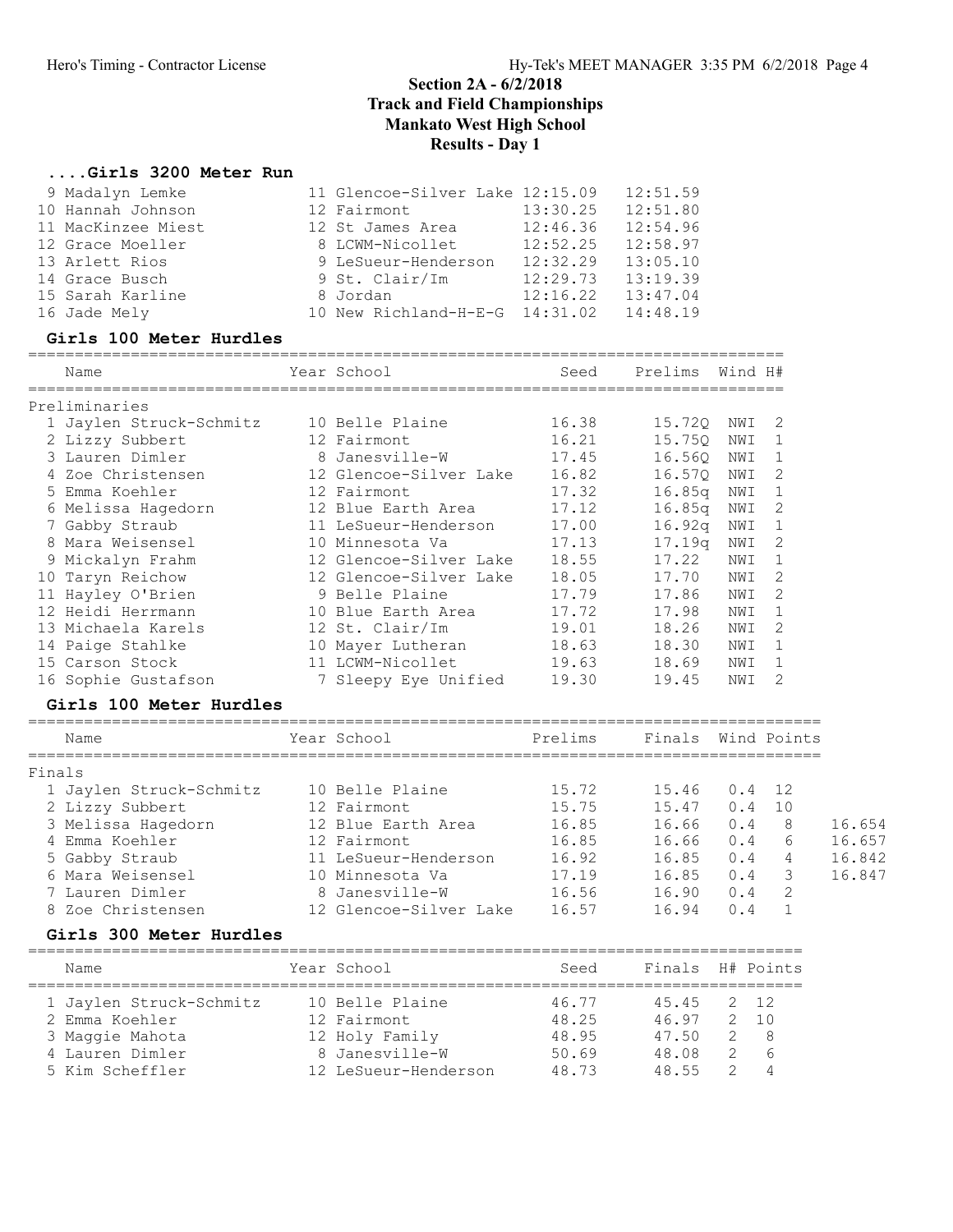#### ....Girls 300 Meter Hurdles

| 6 Emma Nelson       | 10 Minnesota Va        | 49.29 | 49.88 | 2 | - 3 |
|---------------------|------------------------|-------|-------|---|-----|
| 7 Amelia Carlson    | 10 St Peter            | 49.19 | 49.94 | 2 | -2  |
| 8 Melissa Hagedorn  | 12 Blue Earth Area     | 49.55 | 50.83 | 2 | - 1 |
| 9 Eloise Blair      | 7 Blue Earth Area      | 51.01 | 51.60 | 1 |     |
| 10 Megan Hawkins    | 12 Fairmont            | 51.73 | 52.49 |   |     |
| 11 Felicia McKenzie | 11 Southwest Christian | 52.29 | 52.81 |   |     |
| 12 Holly Bandemer   | 10 Glencoe-Silver Lake | 52.64 | 53.81 |   |     |
| 13 Alexia Cates     | 10 Waterville-E        | 54.43 | 54.35 |   |     |
| 14 Delanie Lundgren | 11 Mayer Lutheran      | 53.29 | 54.71 |   |     |
| 15 Jessi Johnson    | 11 LCWM-Nicollet       | 55.25 | 55.12 |   |     |
| 16 Sophie Gustafson | 7 Sleepy Eye Unified   | 53.97 | 55.23 |   |     |

# Girls 4x100 Meter Relay ================================================================================

 School Seed Finals Points ================================================================================ 1 Southwest Christian 51.13 49.80 12 1) Sydney Jones 12 2) Callie Coughlin 8 3) Lauren Richards 11 (4) Grace Scott 12 2 Waterville-Elysian-Morristown 50.89 50.67 10 1) Alexis Morsching 11 2) Toryn Richards 9 3) Shelby Hermel 11 4) MaeLea Harmon 11 3 Holy Family Catholic 2012 12:30 12:31 12:31:450.69 8 1) Evelyn Willenbring 11 2) Emma Terris (C) 12 3) Alexis Pricco 12 4) Casey Krasowski 12 4 Minnesota Valley Lutheran 52.02 51.00 6 1) Shylo Hilbert 12 2) Ingrid Anderson 12 3) Hannah Marzinske 11 4) Lexi Fosburgh 10 5 LeSueur-Henderson 52.33 51.55 4 1) Rylie Lynch 11 2) Kim Scheffler 12 3) Alexis Ewanga 11 4) Gabby Straub 11 6 Fairmont 51.81 52.06 3 1) Jenna Gustafson 11 2) Savanah Baker 10 3) Brooke Hunwardsen 12 4) Grace Higgins 11 7 Blue Earth Area 52.81 53.50 2 1) Tea Armstrong 9 2) Maddi Oelke 12 3) Alissa Norman 12 4) Lindsey Norman 12 8 LCWM-Nicollet 54.03 55.01 1 1) Reese Goeringer 10 2) Ruby Hoffman 10 3) Faith Garbers 12 (4) Samantha Rist 9

| Girls 4x200 Meter Relay                                                     |                                                   |                        |                 |
|-----------------------------------------------------------------------------|---------------------------------------------------|------------------------|-----------------|
| School                                                                      | Seed                                              | Finals Points          |                 |
| 1 Fairmont<br>1) Jenna Gustafson 11<br>3) Brooke Hunwardsen 12              | 2) Joni Becker 10<br>4) Grace Higgins 11          | $1:49.80$ $1:47.45$ 12 |                 |
| 2 Holy Family Catholic<br>1) Evelyn Willenbring 11<br>3) Emma Terris (C) 12 | 2) Gracie Lund (C) 12<br>4) Casey Krasowski 12    | $1:48.39$ $1:47.70$    | $\overline{10}$ |
| 3 LeSueur-Henderson<br>1) Rylie Lynch 11<br>3) Alexis Ewanga 11             | 1:49.90<br>2) Kim Scheffler 12<br>Gabby Straub 11 | 1:48.04                | 8               |
|                                                                             |                                                   |                        |                 |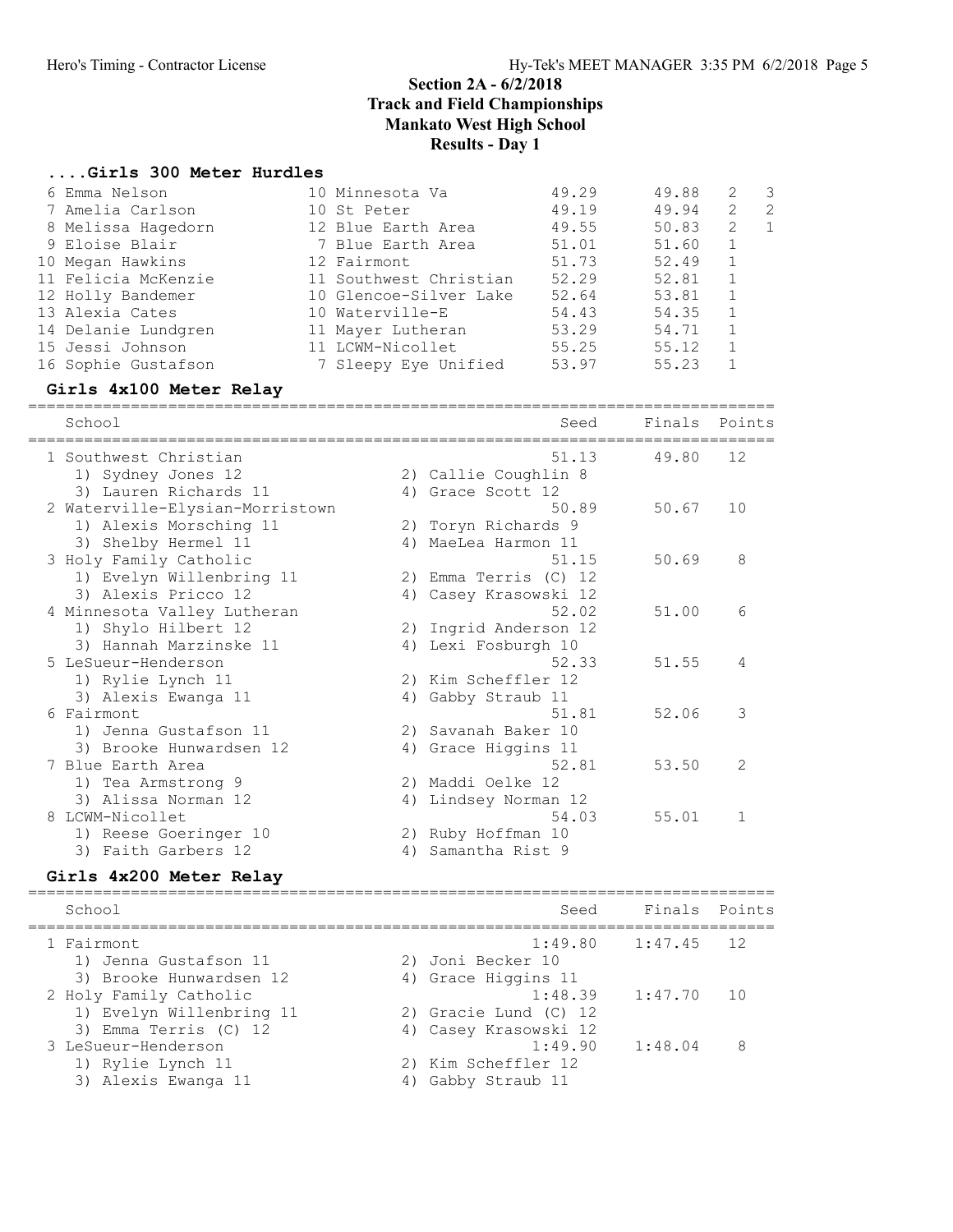#### ....Girls 4x200 Meter Relay

| 4 Blue Earth Area              | 1:51.71<br>1:52.24    | 6              |
|--------------------------------|-----------------------|----------------|
| 1) Amanda Jacobson 11          | 2) Sofie Blair 12     |                |
| 3) Alissa Norman 12            | 4) Hannah Johnson 11  |                |
| 5 Minnesota Valley Lutheran    | 1:51.82<br>1:51.99    | $\overline{4}$ |
| 1) Lexi Fosburgh 10            | 2) Ingrid Anderson 12 |                |
| 3) Hannah Marzinske 11         | 4) Natasha Moreton 12 |                |
| 6 Glencoe-Silver Lake          | 1:50.52<br>1:54.95    | 3              |
| 1) Ellie Sonju 7               | 2) Kaitlyn Popp 10    |                |
| 3) Rhyan Herrmann 11           | 4) Emily Graupmann 11 |                |
| 7 Janesville-Waldorf-Pemberton | 1:54.39<br>1:56.49    | $\mathcal{L}$  |
| 1) Kayli Hinze 7               | 2) Lauren Dimler 8    |                |
| 3) Emily Olson 9               | 4) Mckenna Ziemke 8   |                |
| 8 St. Clair/Imannuel Lutheran* | 1:56.69<br>1:57.16    |                |
| 1) kiersten Pietsch 9          | 2) Laken Wellner 11   |                |
| 3) MacKenzie Kruse 11          | 4) Anna Pepper 10     |                |
|                                |                       |                |

# Girls 4x400 Meter Relay ================================================================================

 School Seed Finals Points ================================================================================ 1 Belle Plaine 4:07.27 4:08.80 12 1) Jaylen Struck-Schmitz 10 2) McKenna Herrmann 10 3) Hayley O'Brien 9 4) Lizzy Schmidt 9 2 Holy Family Catholic 4:16.72 4:12.90 10 1) Maggie Mahota 12 2) Alexis Pricco 12 3) Gracie Lund (C) 12 30 4) Casey Krasowski 12 3 St Peter 4:20.14 4:19.69 8 1) Bethany Bresnahan 12 2) Madison More 9 3) Amelia Carlson 10 (4) Caitlin Salfer 11 4 Fairmont 4:15.68 4:21.78 6 1) Grace Higgins 11 2) Corene Moeller 7 3) Brooke Hunwardsen 12 (4) Joni Becker 10 5 Blue Earth Area 4:19.56 4:23.05 4 1) Amanda Jacobson 11 2) Sofie Blair 12 3) Kaitlin Johnson 10  $\hspace{1cm}$  4) Hannah Johnson 11 6 Norwood-Young America 4:23.78 4:27.88 3 1) Emma Goetz 9 2) Judy Larson 12 3) Morgan Meyer 8 4) Maria Sons 10 7 LCWM-Nicollet 4:28.22 4:31.80 2 1) Reese Goeringer 10 2) Emily Beckmann 12 3) Olivia Flack 11 (4) Tayler Johnson 10 8 Mankato Loyola/Cleveland 4:33.83 4:37.40 1 1) Meea Atkinson 7 2) Eaden Javens 12 3) Dani Fisher 7 1988 (2011) 4 Jauren Yenish 7

| Girls 4x800 Meter Relay                                       |                                                      |                    |  |
|---------------------------------------------------------------|------------------------------------------------------|--------------------|--|
| School                                                        |                                                      | Seed Finals Points |  |
| 1 Belle Plaine<br>1) McKenna Herrmann 10                      | $10:07.42$ 9:44.65 12<br>2) Malina Koepp 8           |                    |  |
| 3) Cassie Stolt 11<br>2 LCWM-Nicollet<br>1) Emily Beckmann 12 | 4) Lizzy Schmidt 9<br>10:10.48<br>2) Grace Moeller 8 | $9:47.89$ 10       |  |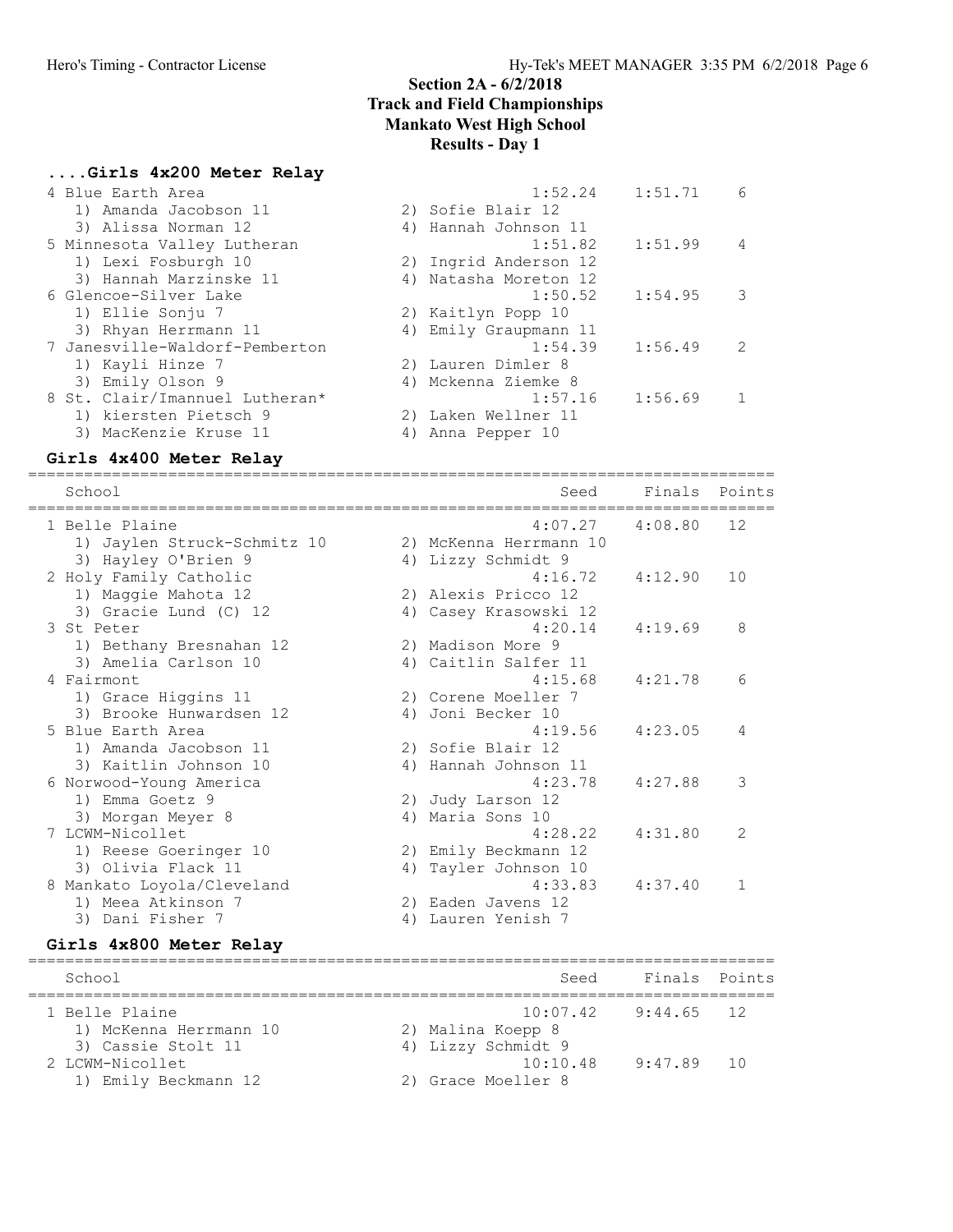# ....Girls 4x800 Meter Relay

| 3) Olivia Flack 11             |    | 4) MaKenna Thurston 11  |          |               |
|--------------------------------|----|-------------------------|----------|---------------|
| 3 Tri-City United              |    | 10:12.72                | 10:09.63 | 8             |
| 1) Josie Plut 9                |    | 2) Sarah Novak 11       |          |               |
| 3) Anabelle Davies 9           |    | 4) Gabby Robinson 12    |          |               |
| 4 Maple River                  |    | 10:41.59                | 10:32.03 | 6             |
| 1) Macy Rennpferd 12           |    | 2) Vanessa Barkosky 10  |          |               |
| 3) Ryann Klammer 8             |    | 4) Victoria Barkosky 11 |          |               |
| 5 Janesville-Waldorf-Pemberton |    | 10:48.95                | 10:34.64 | 4             |
| 1) Emma Johnson 9              |    | 2) Maddison Kunst 7     |          |               |
| 3) Addison Peed 7              |    | 4) Regan Asselin 7      |          |               |
| 6 Fairmont                     |    | 10:58.83                | 10:45.55 | 3             |
| 1) Corene Moeller 7            |    | 2) Megan Hawkins 12     |          |               |
| 3) Hannah Neusch 9             |    | 4) Hannah Johnson 12    |          |               |
| 7 Glencoe-Silver Lake          |    | 11:08.34                | 10:58.45 | $\mathcal{L}$ |
| 1) Grace Garoutte 10           |    | 2) Ellie Schmidt 12     |          |               |
| 3) Abigale Boetel 8            | 4) | Madalyn Lemke 11        |          |               |
| 8 Jordan                       |    | 11:25.94                | 11:01.53 |               |
| 1) Katie Barclay 12            |    | 2) Sarah Karline 8      |          |               |
| 3) Basia Babcock 7             | 4) | Alexia Haqen 9          |          |               |
|                                |    |                         |          |               |

# Girls High Jump ================================================================================

| Name                | Year School          | Seed                    | Finals Points |      |                 |
|---------------------|----------------------|-------------------------|---------------|------|-----------------|
| 1 Claire Nuessmeier | 11 St Peter          | 5-02.00                 | $5 - 02.00$   | 12   | Jump off 1 miss |
| 2 Madi Schirmer     | 11 Maple River       | $5 - 02.00$             | $5 - 02.00$   | 10   | Jump off 2 miss |
| 3 Lizzy Subbert     | 12 Fairmont          | 5-02.00                 | $5 - 02.00$   | 8    | Jump off 3 miss |
| 4 Toryn Richards    | 9 Waterville-E       | 5-00.00                 | $5 - 02.00$   | 6    |                 |
| 5 Nicole Lium       | 12 Blue Earth Area   | $5 - 02.00$             | $5 - 00.00$   | 4    |                 |
| 6 Gabby Straub      | 11 LeSueur-Henderson | $5 - 00.00$             | $4 - 10.00$   | 3    |                 |
| 7 Kayli Hinze       | 7 Janesville-W       | $4 - 08.00$             | $4 - 10.00$   | 1.50 |                 |
| 7 Savanah Baker     | 10 Fairmont          | $5 - 00.00$             | $4 - 10.00$   | 1.50 |                 |
| 9 Maqqie Trnka      | 11 Tri-City United   | $4 - 08.00$             | $4 - 08.00$   |      |                 |
| 9 MacKenzie Kruse   | 11 St. Clair/Im      | $4 - 08.00$             | $4 - 08.00$   |      |                 |
| 9 Kaydi Anderson    | 10 St James Area     | $4 - 08.00$             | $4 - 08.00$   |      |                 |
| 12 Natasha Moreton  | 12 Minnesota Va      | $4 - 10.00$             | $4 - 08.00$   |      |                 |
| 13 Alexis Pricco    | 12 Holy Family       | $4 - 08.00$             | $4 - 06.00$   |      |                 |
| 13 Morgan Busse     | 10 Jordan            | $4-08.00$ $4-06.00$     |               |      |                 |
| 15 Anna Schnabel    | 10 Norwood-Youn      | $4 - 06.00$ $4 - 06.00$ |               |      |                 |
| -- Emma Terris (C)  | 12 Holy Family       | $4 - 08.00$             | ΝH            |      |                 |

Girls Pole Vault ================================================================================ Name **Year School** Seed Finals Points

| 1 Toryn Richards | 9 Waterville-E         | $10 - 00.00$   | $10 - 02.00$   | 12                      |
|------------------|------------------------|----------------|----------------|-------------------------|
| 2 Nicole Lium    | 12 Blue Earth Area     | $10 - 00.00$   | $10 - 02.00$   | 10                      |
| 3 Olivia Lemke   | 11 Glencoe-Silver Lake | $9 - 06.00$    | $9 - 11.00$    | 8                       |
| 4 Jessie Westman | 11 Jordan              | $9 - 00.00$    | $9 - 0.5$ , 00 | 6                       |
| 5 Lizzy Schmidt  | 9 Belle Plaine         | $9 - 0.3$ , 00 | $8 - 11.00$    | 4                       |
| 6 Emily Beckmann | 12 LCWM-Nicollet       | $9 - 00.00$    | $8 - 0.5$ , 00 | 2                       |
| 6 Emily Gessner  | 11 St Peter            | $8 - 06.00$    | $8 - 0.5$ , 00 | 2                       |
| 6 Becca Grenz    | 12 LCWM-Nicollet       | $8 - 06.00$    | $8 - 0.5$ , 00 | $\mathcal{D}_{1}^{(1)}$ |
| 9 Lauren Kerkow  | 12 Belle Plaine        | $9 - 0.3$ , 00 | $8 - 0.5$ , 00 |                         |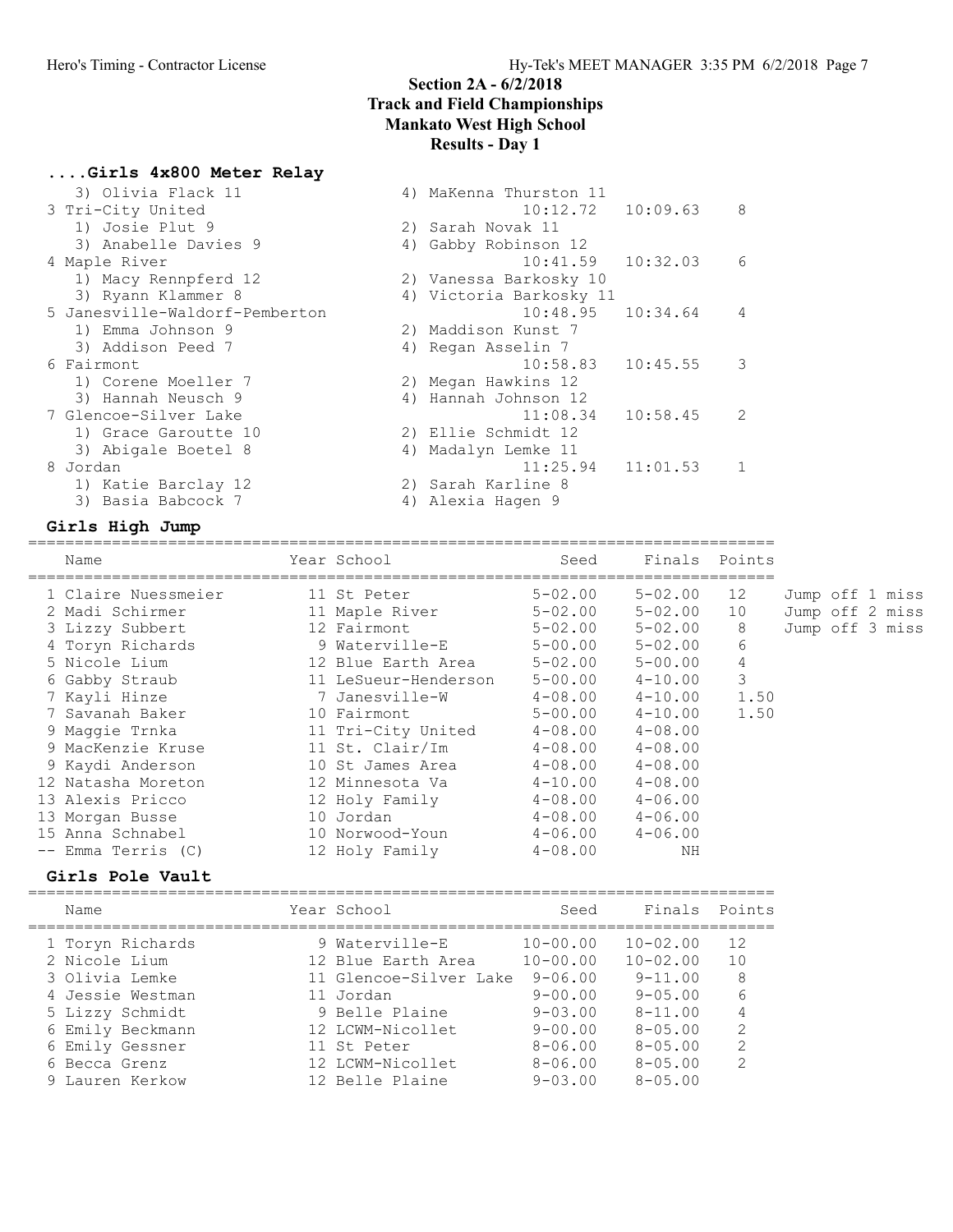#### ....Girls Pole Vault

| 10 Sarah Novak          | 11 Tri-City United              | $8 - 00.00$  | $8 - 05.00$  |        |                |             |
|-------------------------|---------------------------------|--------------|--------------|--------|----------------|-------------|
| 11 Heidi Herrmann       | 10 Blue Earth Area              | $8 - 06.00$  | $8 - 05.00$  |        |                |             |
| 11 Brooke Hunwardsen    | 12 Fairmont                     | $8 - 00.00$  | $8 - 05.00$  |        |                |             |
| 13 April Klecker        | 12 Maple River                  | $8 - 06.00$  | $7 - 11.00$  |        |                |             |
| 13 Madison Daly         | 8 St. Clair/Im                  | $8 - 00.00$  | $7 - 11.00$  |        |                |             |
| -- Aanika Doheny        | 9 Jordan                        | $8 - 00.00$  | ΝH           |        |                |             |
| -- Lizzy Horton         | 10 Jordan                       | $7 - 06.00$  | ΝH           |        |                |             |
| Girls Long Jump         |                                 |              |              |        |                |             |
| Name                    | Year School                     | Seed         | Finals       |        | Wind Points    |             |
| 1 MaeLea Harmon         | 11 Waterville-E                 | $16 - 10.00$ | $17 - 06.75$ | $+0.0$ | 12             |             |
| 2 Amelia Carlson        | 10 St Peter                     | $16 - 08.75$ | $16 - 08.75$ | 0.2    | 10             |             |
| 3 Madi Schirmer         | 11 Maple River                  | $16 - 05.25$ | $16 - 03.50$ | $+0.0$ | 8              |             |
| 4 Sydney Jones          | 12 Southwest Christian 16-10.00 |              | $16 - 02.50$ | 0.2    | 6              |             |
| 5 Faith Garbers         | 12 LCWM-Nicollet                | $15 - 07.75$ | $16 - 00.75$ | $+0.0$ | $\overline{4}$ |             |
| 6 Lillian Maul          | 10 Madelia/Trum                 | $15 - 08.00$ | $15 - 05.00$ | $+0.0$ | 3              |             |
| 7 Becca Grenz           | 12 LCWM-Nicollet                | $14 - 11.00$ | $14 - 11.75$ | 0.2    | $\overline{2}$ |             |
| 8 Jaylen Struck-Schmitz | 10 Belle Plaine                 | $16 - 03.75$ | $14 - 10.50$ | 0.3    | $\mathbf{1}$   | $14 - 7.75$ |
| 9 Grace Factor          | 10 Tri-City United              | $15 - 11.00$ | 14-10.50     | $+0.0$ | $13 - 9.75$    |             |
| 10 Audrey Parrot        | 9 Sibley East                   | $15 - 04.00$ | $14 - 10.00$ | NWI    |                |             |
| 11 Samantha Hecht       | 9 Martin County West 14-10.50   |              | $14 - 06.25$ | NWI    |                |             |
| 12 Grace Murphy         | 11 Holy Family                  | $15 - 02.50$ | $14 - 05.25$ | NWI    |                |             |
| 13 Clara Leverich       | 12 Lester Prair                 | $15 - 01.00$ | $14 - 01.75$ | NWI    |                |             |
| 14 Lynae Casto          | 11 St. Clair/Im                 | $14 - 05.00$ | $14 - 00.25$ | NWI    |                |             |
| 15 Sarah Smith          | 10 Maple River                  | $15 - 03.25$ | $13 - 10.00$ | NWI    |                |             |
| -- Sadie Kahn           | 12 Jordan                       | $16 - 00.50$ | ND.          | NWI    |                |             |
| Girls Triple Jump       |                                 |              |              |        |                |             |
| Name                    | Year School                     | Seed         | Finals       |        | Wind Points    |             |
| 1 Amelia Carlson        | 10 St Peter                     | $35 - 06.75$ | $35 - 03.25$ | $+0.0$ | 12             |             |
| 2 Madi Kes              | 10 Jordan                       | $34 - 06.00$ | 34-09.50     | $+0.0$ | 10             |             |
| 3 Alli Madden           | 10 St Peter                     | $32 - 11.25$ | $34 - 00.50$ | $+0.0$ | 8              |             |
| 4 Ellie Hernes          | 8 Fairmont                      | $33 - 07.00$ | $33 - 07.00$ | $+0.0$ | 6              |             |
| 5 Savanah Baker         | 10 Fairmont                     | $34 - 07.00$ | $33 - 05.75$ | $+0.0$ | 4              |             |
| 6 Hannah Marzinske      | 11 Minnesota Va                 | $32 - 05.00$ | $33 - 03.50$ | $+0.0$ | 3              |             |
| 7 Malina Koepp          | 8 Belle Plaine                  | $33 - 03.00$ | $32 - 10.25$ | $+0.0$ | 2              |             |
| 8 Jayda Rowen           | 11 Martin County West 33-03.00  |              | $31 - 09.00$ | 0.4    | $\mathbf{1}$   |             |
| 9 Mckenna Ziemke        | 8 Janesville-W                  | 31-08.00     | $31 - 00.50$ | $+0.0$ |                |             |
| 10 Maddi Oelke          | 12 Blue Earth Area              | $32 - 11.50$ | 30-10.00     | $+0.0$ |                |             |
| 10 Clara Leverich       | 12 Lester Prair                 | $31 - 02.00$ | $30 - 10.00$ | $+0.0$ |                |             |
| 12 Camilla Rosenberg    | 12 Holy Family                  | $31 - 01.50$ | $30 - 09.00$ | $+0.0$ |                |             |
| 13 Reese Goeringer      | 10 LCWM-Nicollet                | $31 - 11.75$ | $30 - 08.00$ | $+0.0$ |                |             |
| 13 Carson Stock         | 11 LCWM-Nicollet                | $31 - 03.00$ | 30-08.00     | $+0.0$ |                |             |

 15 Michaela Karels 12 St. Clair/Im 30-11.00 29-03.50 +0.0 16 Felicia McKenzie 11 Southwest Christian 31-06.00 28-06.00 +0.0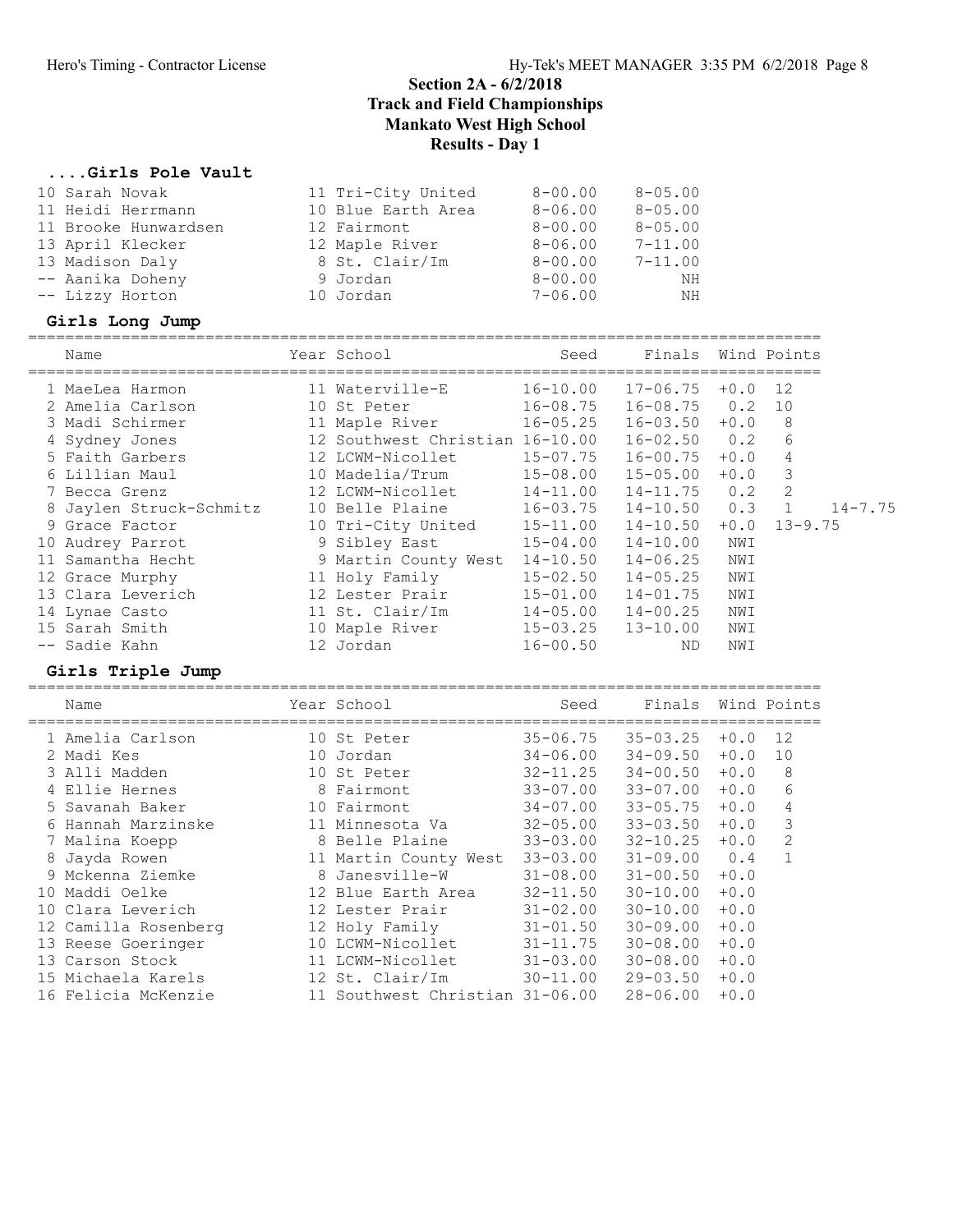# Girls Shot Put ================================================================================

| Name                      | Year School                     | Seed         | Finals          | Points                |
|---------------------------|---------------------------------|--------------|-----------------|-----------------------|
| 1 Allison Lardy           | 12 Fairmont                     | $40 - 06.50$ | $41 - 04.00$    | 12                    |
| 2 Zoe Christensen         | 12 Glencoe-Silver Lake 38-00.00 |              | $40 - 07.00$    | 10                    |
| 3 Megan Mettler           | 12 St. Clair/Im                 | $37 - 02.00$ | $39 - 03.00$    | 8                     |
| 4 Lakesha Carter          | 9 LCWM-Nicollet                 | $34 - 02.50$ | $38 - 08.00$    | 6                     |
| 5 Lindsey Norman          | 12 Blue Earth Area              | $36 - 00.00$ | $37 - 10.00$    | 4                     |
| 6 Brenna Cutler           | 12 Fairmont                     | $35 - 08.00$ | $37 - 03.00$    | $\mathsf 3$           |
| 7 Claire Cutler           | 12 Fairmont                     | $34 - 08.75$ | $36 - 06.00$    | $\sqrt{2}$            |
| 8 Olivia Drummer          | 12 St. Clair/Im                 | $37 - 11.50$ | $35 - 11.00$    | $\mathbf{1}$          |
| 9 Dana Bach               | 12 LeSueur-Henderson            | $35 - 01.00$ | $33 - 10.00$    | $33 - 6$              |
| 10 Mckenzie Cselovszki    | 12 Sleepy Eye Unified           | $30 - 02.00$ | $33 - 10.00$    | $32 - 10$             |
| 11 Emma Klaustermeier     | 12 Norwood-Youn                 | $32 - 10.50$ | $33 - 04.00$    |                       |
| 12 Taylor Dutcher         | 12 Mayer Lutheran               | $34 - 00.00$ | $31 - 02.00$    | $30 - 10$             |
| 13 Bailey Nesje           | 12 St Peter                     | $33 - 04.00$ | $31 - 02.00$    | $30 - 6$              |
| 14 Sarah Lenz             | 9 Belle Plaine                  | $33 - 03.50$ | $30 - 04.00$    |                       |
| 15 Lydia Parrish          | 9 Mayer Lutheran                | $31 - 00.50$ | $29 - 09.00$    |                       |
| 16 Maggie Trnka           | 11 Tri-City United              | $32 - 11.50$ | $29 - 07.00$    |                       |
| Girls Shot Put Wheelchair |                                 |              |                 |                       |
| Name                      | Year School                     | Seed         | Finals          | Points                |
| 1 Lilly Stiernagle        | 10 Maple River                  | $11 - 06.75$ | $11 - 10.00$    | 1                     |
| Girls Discus Throw        |                                 |              |                 |                       |
| Name                      | Year School                     | Seed         | Finals          | Points                |
| 1 Megan Mettler           | 12 St. Clair/Im                 | $104 - 00$   | $118 - 06$      | 12                    |
| 2 Michaela Karels         | 12 St. Clair/Im                 | $101 - 07$   | $111 - 11$      | 10                    |
| 3 Makena Larson           | 9 Martin County West            | $112 - 02$   | $110 - 08$      | 8                     |
| 4 Brenna Cutler           | 12 Fairmont                     | $108 - 08$   | $109 - 02$      | $\epsilon$            |
| 5 Madi McGrane            | 10 Belle Plaine                 | $102 - 09$   | $104 - 10$      | $\sqrt{4}$            |
| 6 Ali Lardy               | 12 Fairmont                     | $102 - 03$   | $103 - 03$      | $\mathsf 3$           |
| 7 Jordan Keeley           | 12 St Peter                     | $125 - 05$   | $99 - 09$       | $\sqrt{2}$            |
| 8 Lindsey Norman          | 12 Blue Earth Area              | $102 - 08$   | $97 - 02$       | $\mathbf{1}$          |
| 9 Taylor Dutcher          | 12 Mayer Lutheran               | $96 - 04.50$ | $93 - 08$       |                       |
| 10 Tia Schott             | 12 St Peter                     | $98 - 05.50$ | $89 - 07$       |                       |
| 11 Lydia Parrish          | 9 Mayer Lutheran                | $99 - 04.50$ | $88 - 06$       |                       |
| 12 Kali Grimm             | 12 Norwood-Youn                 | $97 - 00$    | $86 - 02$       |                       |
| 13 Dana Bach              | 12 LeSueur-Henderson            | $95 - 03.50$ | $84 - 08$       |                       |
| 14 Olivia Drummer         | 12 St. Clair/Im                 | 90-10        | 82-00           |                       |
| 15 Teresa DeMadariaga     | 10 LCWM-Nicollet                | $94 - 01$    | $81 - 04$       |                       |
| 16 Maddie Jerabek         | 10 Jordan                       | $97 - 10$    | $80 - 11$       |                       |
| Boys 100 Meter Dash       |                                 |              |                 |                       |
| Name                      | Year School                     | Seed         | Prelims Wind H# |                       |
| Preliminaries             |                                 |              |                 |                       |
| 1 Jade Reicks             | 11 St Peter                     | 11.58        |                 | 11.31Q NWI 2          |
| 2 Marlon Wiley            | 11 Jordan                       | 11.39        | 11.48Q          | NWI<br>1              |
| 3 Zachary Ertel           | 12 Southwest Christian          | 11.69        | 11.52Q          | $\overline{c}$<br>NWI |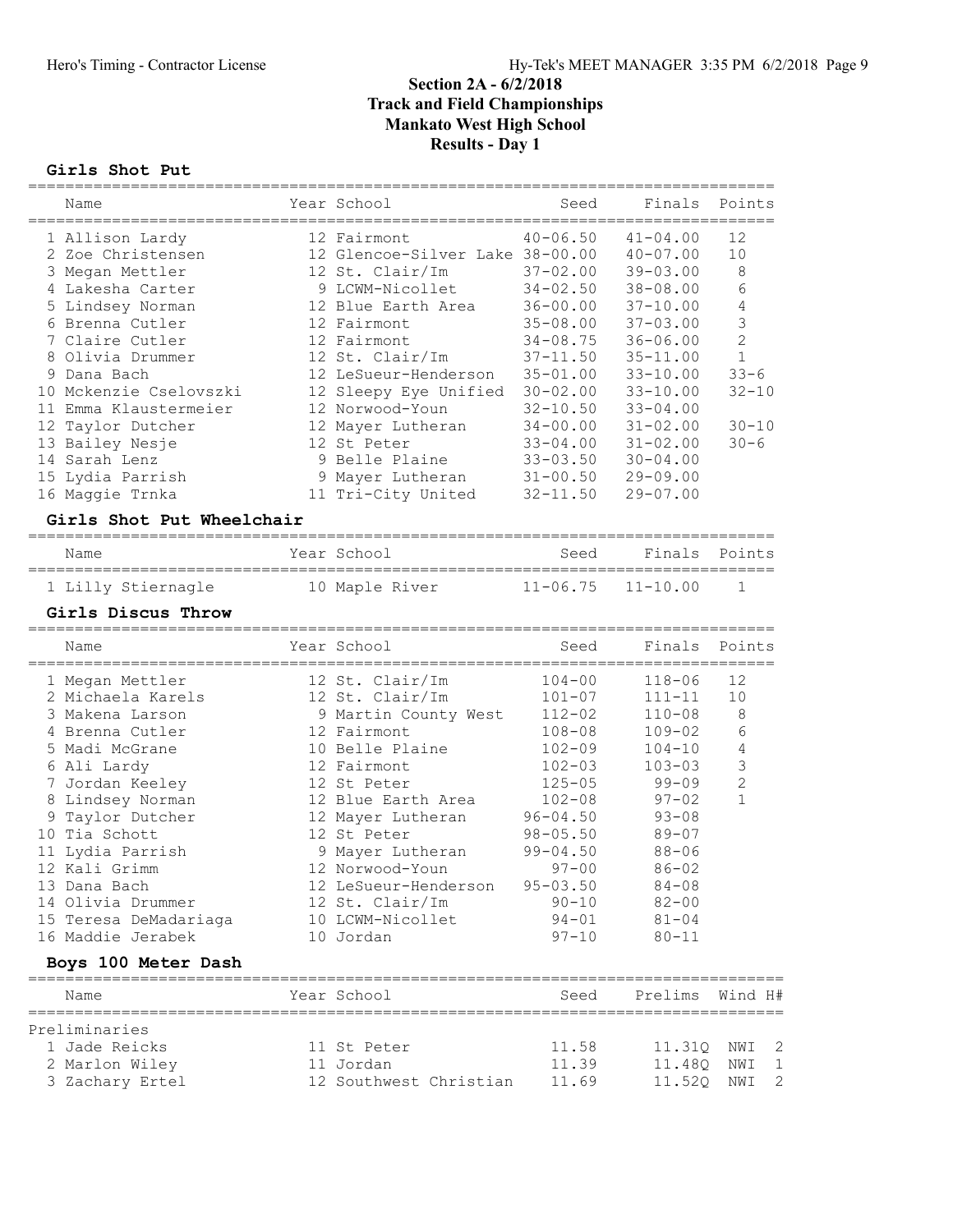#### ....Boys 100 Meter Dash

|        | 4 Kyle Christensen                    | 12 Glencoe-Silver Lake                                       | 11.41          | 11.59Q         | NWI        | 1             |
|--------|---------------------------------------|--------------------------------------------------------------|----------------|----------------|------------|---------------|
|        | 5 Izayah Harrison                     | 10 Minnesota Va                                              | 11.77          | 11.74q         | NWI        | 2             |
|        | 6 Julian Morales                      | 11 Jordan                                                    | 11.80          | 11.75q         | NWI        | $\mathbf 1$   |
|        | 7 Roel Perales                        | 11 United South                                              | 11.73          | 11.76q         | NWI        | 2             |
|        | 8 Tyler Hermel                        | 11 Waterville-E                                              | 12.05          | 11.91q         | NWI        | 1             |
|        | 9 Matt Skelly                         | 10 LeSueur-Henderson                                         | 11.91          | 12.00          | NWI        | $\mathbf 1$   |
|        | 10 Jared Hohenstein                   | 11 LCWM-Nicollet                                             | 12.12          | 12.01          | NWI        | 2             |
|        | 11 Ben Babcock                        | 11 Blue Earth Area                                           | 12.16          | 12.09          | NWI        | 2 12.085      |
|        | 12 Josh Sletta                        | 11 Madelia/Trum                                              | 12.01          | 12.09          | NWI        | 2 12.088      |
|        | 13 Mike Fischer                       | 11 Tri-City United                                           | 12.04          | 12.18          | NWI        | 1 12.171      |
|        | 14 Hunter Westman<br>15 Chris Martens | 12 Mankato Loyo<br>12 United South                           | 12.35<br>12.03 | 12.18<br>12.26 | NWI<br>NWI | 1 12.176<br>2 |
|        | 16 Solomon Pawlitschek                | 11 St. Clair/Im                                              | 12.12          | 12.36          | NWI        | 1             |
|        | Boys 100 Meter Dash Wheelchair        |                                                              |                |                |            |               |
|        |                                       |                                                              |                |                |            |               |
|        | Name                                  | Year School                                                  | Seed           | Finals         |            | Wind Points   |
| Finals |                                       |                                                              |                |                |            |               |
|        | 1 Aidan Gravelle                      | 8 LCWM-Nicollet                                              | 19.92 19.13    |                | 0.2        | 2             |
|        | 2 James Hagen                         | 7 Sleepy Eye Unified 55.18                                   |                | 52.54          | 0.2        | $\mathbf 1$   |
|        | Boys 100 Meter Dash                   |                                                              |                |                |            |               |
|        |                                       |                                                              |                |                |            |               |
|        | Name                                  | Year School                                                  | Prelims        | Finals         |            | Wind Points   |
|        | 1 Marlon Wiley                        | 11 Jordan                                                    | 11.48          | $11.10 + 0.0$  |            | 12            |
|        | 2 Jade Reicks                         | 11 St Peter                                                  | 11.31          | $11.14 + 0.0$  |            | 10            |
|        | 3 Kyle Christensen                    | 12 Glencoe-Silver Lake                                       | 11.59          | $11.22 + 0.0$  |            | 8             |
|        | 4 Zachary Ertel                       | 12 Southwest Christian                                       | 11.52          | $11.35 + 0.0$  |            | 6             |
|        | 5 Julian Morales                      | 11 Jordan                                                    | 11.75          | $11.64 + 0.0$  |            | 4             |
|        | 6 Roel Perales                        | 11 United South                                              | 11.76          | $11.65 + 0.0$  |            | $\mathcal{S}$ |
|        | 7 Izayah Harrison                     | 10 Minnesota Va                                              | 11.74          | $11.70 + 0.0$  |            | $\mathbf{2}$  |
|        | 8 Tyler Hermel                        | 11 Waterville-E                                              | 11.91          | 12.22          | $+0.0$     | $\mathbf{1}$  |
|        | Boys 200 Meter Dash                   |                                                              |                |                |            |               |
|        | Name                                  | Year School                                                  | Seed           | Prelims        | Wind H#    |               |
|        | Preliminaries                         |                                                              |                |                |            |               |
|        | 1 Zachary Ertel                       | 12 Southwest Christian 23.21<br>12 Glencoe-Silver Lake 22.78 |                | 23.11Q         | NWI        | 2             |
|        | 2 Kyle Christensen                    | 12 Glencoe-Silver Lake                                       | 22.78          | 23.240         | NWI        | 1             |
|        | 3 Derek Christenson                   | 11 United South                                              | 23.49          | 23.59Q         | NWI        | 2             |
|        | 4 Marlon Wiley                        | 11 Jordan                                                    | 23.04          | 23.68Q         | NWI        | $\mathbf 1$   |
|        | 5 Izayah Harrison                     | 10 Minnesota Va                                              | 23.54          | 23.66q         | NWI        | 2             |
|        | 6 Noah Schruin                        | 11 St. Clair/Im                                              | 24.08          | 23.75q         | NWI        | 1             |
|        | 7 Pisces Tek                          | 12 Norwood-Youn                                              | 24.03          | 24.09q         | NWI        | 1             |
|        | 8 Abdikadir Mohamed                   | 12 St Peter                                                  | 23.90          | 24.44q         | NWI        | 2             |
|        | 9 Brenden Eyrich                      | 12 Belle Plaine                                              | 24.42          | 24.58          | NWI        | 2 24.572      |
|        | 10 Brandon Williams                   | 10 Fairmont                                                  | 24.46          | 24.58          | NWI        | 2 24.580      |
|        | 11 Evan Bergemann                     | 12 LCWM-Nicollet                                             | 24.53          | 24.60          | NWI        | 1             |
|        | 12 Matt Skelly                        | 10 LeSueur-Henderson                                         | 24.15          | 24.62          | NWI        | 1             |
|        | 13 Austin Knickrehm                   | 9 St James Area                                              | 25.24          | 24.69          | NWI        | 2             |
|        | 14 Josh Sletta                        | 11 Madelia/Trum                                              | 24.60          | 25.00          | NWI        | $\mathbf 1$   |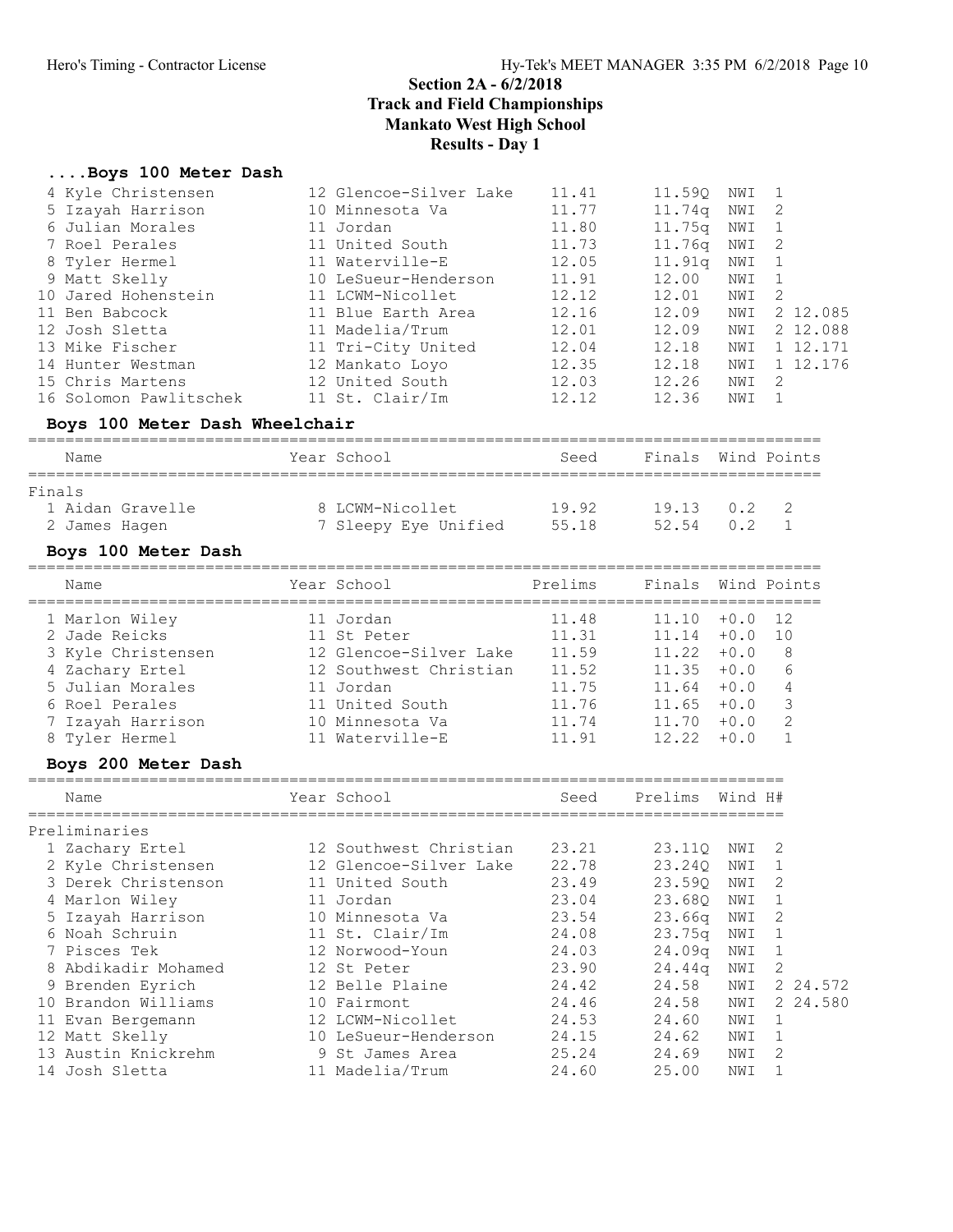#### ....Boys 200 Meter Dash

| 15 Riley Anderson  | 9 Blue Earth Area     | 24.69 | 25.07 NWI 2 |  |
|--------------------|-----------------------|-------|-------------|--|
| 16 Zach Schumacher | 12 Sleepy Eye Unified | 25.39 | 25.22 NWI 1 |  |

#### Boys 200 Meter Dash

|        | Name                | Year School            | Prelims | Finals Wind Points |      |
|--------|---------------------|------------------------|---------|--------------------|------|
| Finals |                     |                        |         |                    |      |
|        | 1 Kyle Christensen  | 12 Glencoe-Silver Lake | 23.24   | $23.09 - 2.3$      | - 12 |
|        | 2 Zachary Ertel     | 12 Southwest Christian | 23.11   | $23.34 -2.3$       | 10   |
|        | 3 Marlon Wiley      | 11 Jordan              | 23.68   | $23.73 -2.3$       | 8    |
|        | 4 Derek Christenson | 11 United South        | 23.59   | $23.79 - 2.3$      | 6    |
|        | 5 Noah Schruin      | 11 St. Clair/Im        | 23.75   | $24.06 - 2.3$      | 4    |
|        | 6 Izayah Harrison   | 10 Minnesota Va        | 23.66   | $24.41 - 2.3$      | 3    |
|        | 7 Pisces Tek        | 12 Norwood-Youn        | 24.09   | $24.54 - 2.3$      | -2   |
|        | 8 Abdikadir Mohamed | 12 St Peter            | 24.44   | $24.72 - 2.3$      |      |

#### Boys 200 Meter Dash Wheelchair

| Name |                  | Year School          | Seed    | Finals Wind Points |      |  |
|------|------------------|----------------------|---------|--------------------|------|--|
|      |                  |                      |         |                    |      |  |
|      | 1 Aidan Gravelle | 8 LCWM-Nicollet      | 38.83   | 3579               | NW T |  |
|      | 2 James Hagen    | 7 Sleepy Eye Unified | 1:54.23 | 1:43.80            | NW T |  |

## Boys 400 Meter Dash

|    | Name                |   | Year School            | Seed  | Finals |                | H# Points |
|----|---------------------|---|------------------------|-------|--------|----------------|-----------|
|    | 1 Wyatt Quiring     |   | 12 Fairmont            | 50.23 | 50.81  | 2              | 12        |
|    | 2 Evan Eibs         |   | 12 LeSueur-Henderson   | 52.13 | 51.16  | 2              | 10        |
|    | 3 Derek Christenson |   | 11 United South        | 51.12 | 51.96  | 2              | 8         |
|    | Joey Switch         |   | 10 Mayer Lutheran      | 53.77 | 52.25  | $\overline{2}$ | 6         |
|    | 5 Lonnie Wilson     |   | 10 New Richland-H-E-G  | 55.23 | 53.11  | $\mathbf{1}$   | 4         |
|    | 6 Robert Rauh       |   | 11 Minnesota Va        | 53.00 | 53.20  | 2              | 3         |
|    | 7 Abdikadir Mohamed |   | 12 St Peter            | 52.59 | 53.22  | $\overline{2}$ | 2         |
|    | 8 Max Ceplecha      |   | 10 Jordan              | 52.23 | 53.35  | $\overline{2}$ |           |
| 9  | Jorge Hernandez     |   | 11 LeSueur-Henderson   | 53.88 | 53.41  |                |           |
|    | 10 Evan Bergemann   |   | 12 LCWM-Nicollet       | 54.44 | 53.70  | 2              |           |
| 11 | Micah Brands        |   | 12 Southwest Christian | 55.01 | 53.72  |                |           |
|    | 12 Gage Baker       |   | 11 St. Clair/Im        | 54.75 | 54.02  |                |           |
|    | 13 Riley Clark      |   | 12 Janesville-W        | 54.86 | 54.12  |                |           |
|    | 14 Hudson Artz      | 8 | Fairmont               | 54.67 | 54.61  |                |           |
|    | 15 Oscar Pena       |   | 11 Glencoe-Silver Lake | 55.18 | 56.11  |                |           |
|    | 16 Micah Rentschler |   | 11 Mankato Lovo        | 55.68 | 57.36  |                |           |

#### Boys 800 Meter Run

| Name                                | Year School                                 | Seed               | Finals H# Points   |               |                     |
|-------------------------------------|---------------------------------------------|--------------------|--------------------|---------------|---------------------|
| 1 Jebadiah Merkle<br>2 Symon Keiser | 12 Southwest Christian 1:57.64<br>10 Jordan | 2:01.90            | 1:57.86<br>1:59.65 |               | 2 12<br>2, 10       |
| 3 Stephen Dobie                     | 12 Maple River                              | 2:04.99            | 2:00.54            | $\mathcal{P}$ | $\overline{8}$      |
| 4 Ben Hunsader<br>5 Kolton Larson   | 10 Belle Plaine<br>11 Martin County West    | 2:06.98<br>2:05.69 | 2:01.95<br>2:02.39 |               | 6<br>$\overline{4}$ |
|                                     |                                             |                    |                    |               |                     |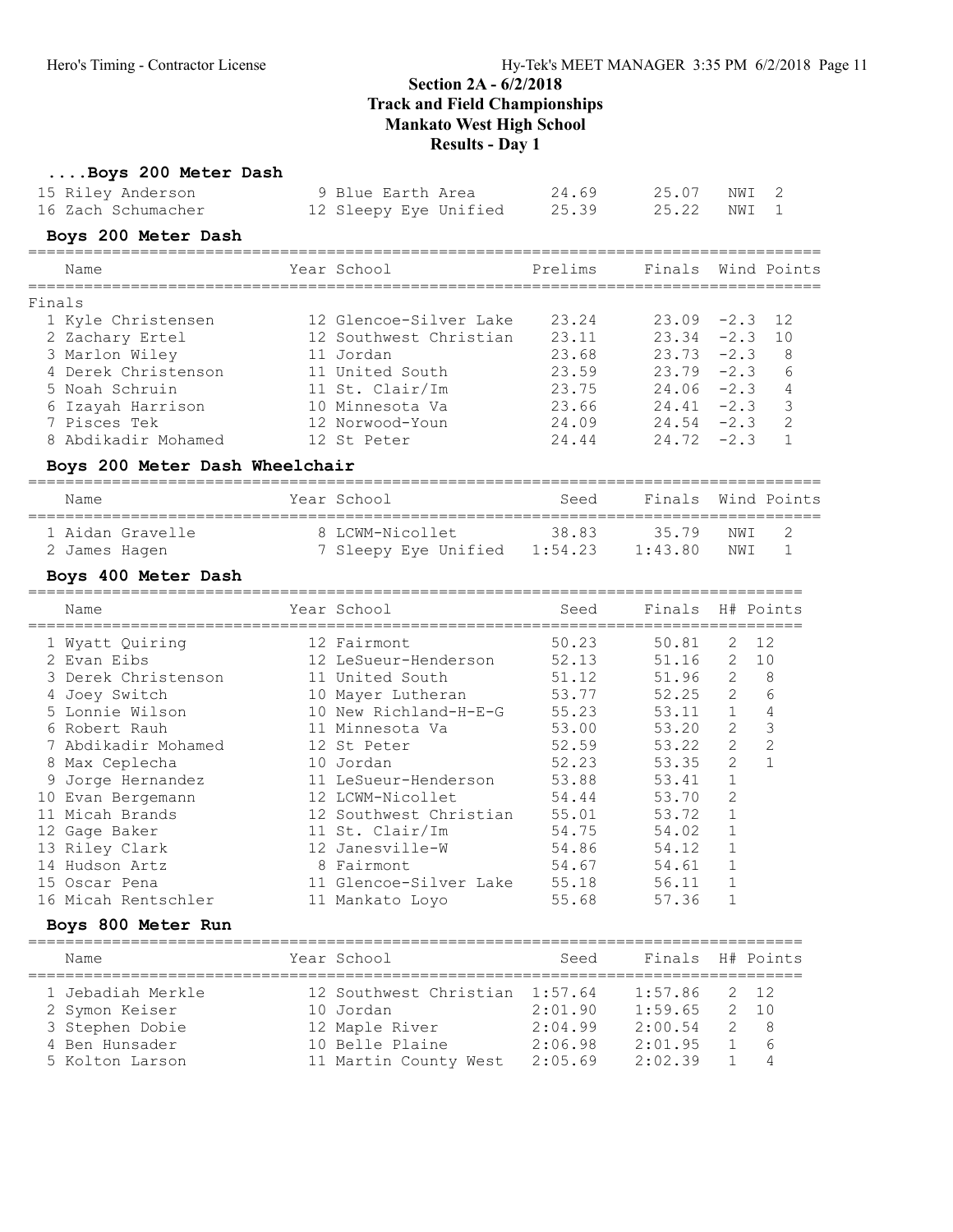#### ....Boys 800 Meter Run

| 6 Jerrett Peterson | 10 Mankato Loyo        | 2:06.48 | 2:03.34 | 2  | - 3            |
|--------------------|------------------------|---------|---------|----|----------------|
| 7 Hugo Ruiz        | 10 Tri-City United     | 2:04.28 | 2:03.79 | 2  | $\overline{2}$ |
| 8 Jarly Godoy      | 12 Madelia/Trum        | 2:12.66 | 2:05.84 |    | $\mathbf{1}$   |
| 9 Benjamin Schmidt | 12 Southwest Christian | 2:05.22 | 2:07.44 | -2 |                |
| 10 Mohamedaar Abdi | 11 St Peter            | 2:02.45 | 2:08.20 | 2  |                |
| 11 Landon Javens   | 12 Mankato Loyo        | 2:06.97 | 2:09.51 | 1  |                |
| 12 Zyler Niece     | 11 Holy Family         | 2:04.85 | 2:09.52 | -2 |                |
| 13 Troy Parulski   | 10 St James Area       | 2:10.97 | 2:09.69 | 1  |                |
| 14 Brady Omtvedt   | 12 Mankato Loyo        | 2:07.35 | 2:11.73 | 1  |                |
| 15 Travis Andrews  | 10 Sibley East         | 2:10.01 | 2:22.37 |    |                |
|                    |                        |         |         |    |                |

# Boys 1600 Meter Run ================================================================================

Name Year School Seed Finals Points ================================================================================ 1 Jebadiah Merkle 12 Southwest Christian 4:42.33 4:26.86 12 2 Hugo Ruiz 10 Tri-City United 4:37.93 4:28.06 10 3 Lukas Pierson 12 St James Area 4:42.51 4:29.57 8 4 Kolton Larson 11 Martin County West 4:54.02 4:35.78 6 5 Troy Parulski 10 St James Area 4:47.81 4:36.45 4 6 Zyler Niece 11 Holy Family 4:45.78 4:37.71 3 7 Travis Andrews 10 Sibley East 4:53.11 4:44.19 2 8 Chase Baker 10 St. Clair/Im 4:49.10 4:44.19 1 9 Kaden Cameron 12 Janesville-W 4:49.45 4:45.72 10 Jarly Godoy 12 Madelia/Trum 4:55.39 4:45.92 11 Jakin Anderson 12 Minnesota Va 4:56.47 4:52.17 12 Mohammed Yaya 11 St Peter 4:53.86 4:52.83 13 Michael Potter 11 Norwood-Youn 4:54.56 4:54.14 14 Mason Beise 10 Southwest Christian 4:54.52 4:54.16 15 Connor Artner 9 Fairmont 5:11.03 4:54.61 16 Nathan Willett 12 Fairmont 5:07.64 5:05.11

| Name          |                                                                                                                                                                                                                                                                                                             | Seed                                                                                                                                                                                                                                                           | Finals                          | Points         |
|---------------|-------------------------------------------------------------------------------------------------------------------------------------------------------------------------------------------------------------------------------------------------------------------------------------------------------------|----------------------------------------------------------------------------------------------------------------------------------------------------------------------------------------------------------------------------------------------------------------|---------------------------------|----------------|
|               |                                                                                                                                                                                                                                                                                                             | 10:04.89                                                                                                                                                                                                                                                       | 9:44.52                         | 12             |
|               |                                                                                                                                                                                                                                                                                                             | 10:02.74                                                                                                                                                                                                                                                       | 9:47.45                         | 10             |
|               |                                                                                                                                                                                                                                                                                                             |                                                                                                                                                                                                                                                                | 10:00.69                        | 8              |
|               |                                                                                                                                                                                                                                                                                                             | 10:09.49                                                                                                                                                                                                                                                       | 10:21.82                        | 6              |
|               |                                                                                                                                                                                                                                                                                                             | 10:01.48                                                                                                                                                                                                                                                       | 10:22.45                        | 4              |
|               |                                                                                                                                                                                                                                                                                                             | 11:09.15                                                                                                                                                                                                                                                       | 10:34.98                        | 3              |
|               |                                                                                                                                                                                                                                                                                                             | 10:32.46                                                                                                                                                                                                                                                       | 10:35.21                        | $\overline{2}$ |
|               |                                                                                                                                                                                                                                                                                                             | 10:41.41                                                                                                                                                                                                                                                       | 10:35.89                        |                |
|               |                                                                                                                                                                                                                                                                                                             | 10:29.66                                                                                                                                                                                                                                                       | 10:53.17                        |                |
|               |                                                                                                                                                                                                                                                                                                             |                                                                                                                                                                                                                                                                | 10:53.48                        |                |
| Brett Omtvedt |                                                                                                                                                                                                                                                                                                             | 10:38.48                                                                                                                                                                                                                                                       | 11:05.63                        |                |
|               |                                                                                                                                                                                                                                                                                                             | 10:54.23                                                                                                                                                                                                                                                       | 11:07.53                        |                |
|               |                                                                                                                                                                                                                                                                                                             | 11:20.30                                                                                                                                                                                                                                                       | 11:11.27                        |                |
|               |                                                                                                                                                                                                                                                                                                             | 11:25.41                                                                                                                                                                                                                                                       | 11:17.01                        |                |
|               |                                                                                                                                                                                                                                                                                                             | 11:30.79                                                                                                                                                                                                                                                       | 11:30.85                        |                |
|               | Boys 3200 Meter Run<br>1 Owen Keiser<br>2 Javier Victorino<br>3 Lukas Pierson<br>4 Mitchell Johnstone<br>5 Drew Hastings<br>6 Grant Strukel<br>7 Christian Reveland<br>8 Patrick Ricke<br>9 Lane Schwarz<br>10 Jakob Rusten<br>12 Isaac Haqen<br>13 Nathan Willett<br>14 William Saari<br>15 Hunter Malwitz | Year School<br>12 Jordan<br>$12 G-F-W$<br>12 St James Area<br>10 Mankato Loyo<br>10 Belle Plaine<br>10 Blue Earth Area<br>11 Jordan<br>9 Holy Family<br>11 LeSueur-Henderson<br>10 Mankato Loyo<br>10 St Peter<br>12 Fairmont<br>9 Fairmont<br>12 United South | 12 Glencoe-Silver Lake 10:36.34 | 9:59.28        |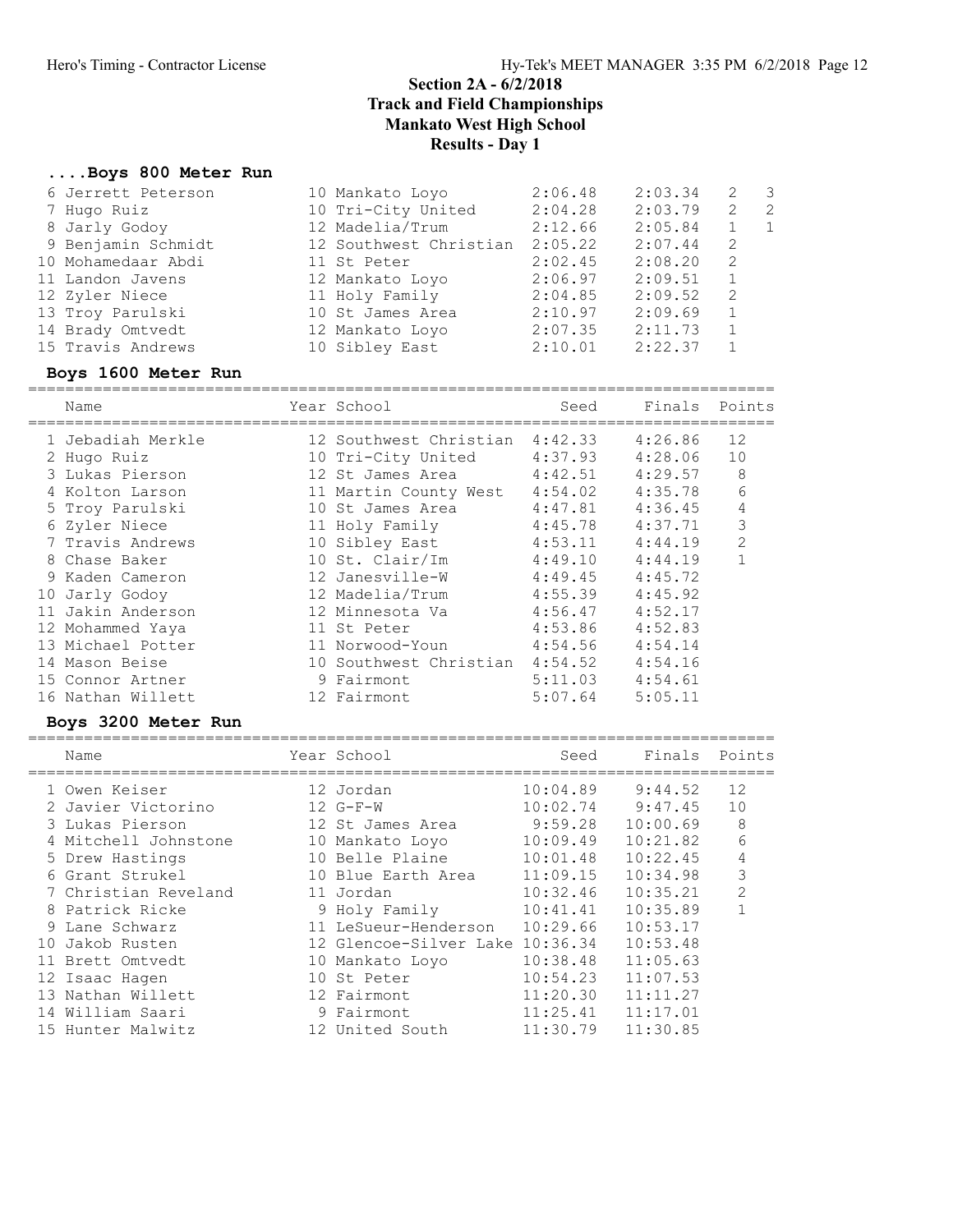#### Boys 110 Meter Hurdles

|        | Name                                | Year School                                           | Seed    | Prelims Wind H#      |              |                |        |
|--------|-------------------------------------|-------------------------------------------------------|---------|----------------------|--------------|----------------|--------|
|        | Preliminaries                       |                                                       |         |                      |              |                |        |
|        | 1 Devin Johnson                     | 12 Fairmont                                           | 15.86   | 15.56Q               | NWI          | 1              |        |
|        | 2 Logan Tesch                       | 12 Sibley East                                        | 15.78   | 15.57Q               | NWI          | 2              |        |
|        | 3 Brady Agrimson                    | 11 New Richland-H-E-G                                 | 15.66   | 15.61Q               | NWI          | 1              |        |
|        | 4 Jared Miller                      | 12 LeSueur-Henderson                                  | 16.21   | 16.05Q               | NWI          | 2              |        |
|        | 5 Caden Bruzek                      | 10 Jordan                                             | 16.32   | 15.96q NWI           |              | 1              |        |
|        | 6 Lucas Simpson                     | 12 Fairmont                                           | 16.20   | 16.06q               | NWI          | 2              |        |
|        | 7 William Higgins                   | 10 Glencoe-Silver Lake                                | 16.71   | 16.20q               | NWI          | 1              |        |
|        | 8 Ben Larson                        | 11 Jordan                                             | 16.30   | 16.35q               | NWI          | 2              |        |
|        | 9 Justin Urban                      | 11 LCWM-Nicollet                                      | 16.97   | 16.47                | NWI          | $\mathbf 1$    |        |
|        | 10 Hunter Schmidt                   | 11 Belle Plaine                                       | 17.14   | 16.58                | NWI          | $\overline{2}$ |        |
|        | 11 Mason Ferber                     | 10 New Richland-H-E-G                                 | 17.08   | 17.28                | NWI          | 2              |        |
|        | 12 James Victorino                  | $12 G-F-W$                                            | 17.80   | 18.08                | NWI          | 1              |        |
|        | 13 Payton Remiger                   | 12 Mankato Loyo                                       | 19.23   | 18.51                | NWI          | 2              |        |
|        | 14 Conner Drummer                   | 10 St. Clair/Im                                       | 20.40   | 19.02                | NWI          | 1              |        |
|        | 15 Jagger Ignaszewski               | 10 Janesville-W                                       | 19.03   | 19.20                | NWI          | 2              |        |
|        | Boys 110 Meter Hurdles              |                                                       |         |                      |              |                |        |
|        | Name                                | Year School                                           | Prelims | Finals               |              | Wind Points    |        |
| Finals |                                     |                                                       |         |                      |              |                |        |
|        | 1 Jared Miller                      | 12 LeSueur-Henderson                                  | 16.05   | $15.23 + 0.0$        |              | 12             |        |
|        | 2 Brady Agrimson                    | 11 New Richland-H-E-G                                 | 15.61   | 15.33                | $+0.0$       | 10             |        |
|        | 3 Devin Johnson                     | 12 Fairmont                                           | 15.56   | 15.47                | $+0.0$       | 8              |        |
|        | 4 Logan Tesch                       | 12 Sibley East                                        | 15.57   | 15.48                | $+0.0$       | 6              |        |
|        | 5 Lucas Simpson                     | 12 Fairmont                                           | 16.06   | 15.94                | $+0.0$       | 4              |        |
|        | 6 William Higgins                   | 10 Glencoe-Silver Lake                                | 16.20   | 16.01                | $+0.0$       | $\mathfrak{Z}$ | 16.003 |
|        | 7 Caden Bruzek                      | 10 Jordan                                             | 15.96   | 16.01                | $+0.0$       | 2              | 16.004 |
|        | 8 Ben Larson                        | 11 Jordan                                             | 16.35   | 16.01                | $+0.0$       | $\mathbf{1}$   | 16.006 |
|        | Boys 300 Meter Hurdles              |                                                       |         |                      |              |                |        |
|        | Name                                | Year School                                           | Seed    | Finals               | H# Points    |                |        |
|        |                                     |                                                       |         |                      |              |                |        |
|        | 1 Jade Reicks                       | 11 St Peter                                           | 39.84   | 39.53                | 2            | 12             |        |
|        | 2 Brady Agrimson                    | 11 New Richland-H-E-G                                 | 40.94   | 40.82                | 2 10         |                |        |
|        | 3 Ben Larson                        | 11 Jordan                                             | 41.62   | 41.01                | 2            | 8<br>6         |        |
|        | 4 Mason Ferber<br>5 William Higgins | 10 New Richland-H-E-G<br>10 Glencoe-Silver Lake 42.70 | 43.91   | 42.63<br>$42.64$ 2 4 | $\mathbf{1}$ |                |        |
|        | 6 Alex Reese                        | 11 Blue Earth Area                                    | 44.20   | 42.84                | $\mathbf 1$  | 3              |        |
|        | 7 Caden Bruzek                      | 10 Jordan                                             | 42.40   | 42.95                | 2            | $\sqrt{2}$     |        |
|        | 8 Devin Johnson                     | 12 Fairmont                                           | 42.73   | 43.13                | 2            | $\mathbf{1}$   |        |
|        | 9 Justin Urban                      | 11 LCWM-Nicollet                                      | 43.83   | 43.51                | 2            |                |        |
|        | 10 Hunter Schmidt                   | 11 Belle Plaine                                       | 43.46   | 43.52                | 2            |                |        |
|        | 11 Alex Stuedeman                   | 11 Mayer Lutheran                                     | 43.52   | 43.54                | 1            |                |        |
|        | 12 James Victorino                  | $12 G-F-W$                                            | 45.34   | 44.44                | $\mathbf 1$  |                |        |
|        | 13 Payton Remiger                   | 12 Mankato Loyo                                       | 45.49   | 45.26                | 1            |                |        |
|        | 14 Evan Case                        | 12 St. Clair/Im                                       | 47.22   | 46.54                | 1            |                |        |
|        | 15 Jared Miller                     | 12 LeSueur-Henderson                                  | 43.64   | 47.04                | 1            |                |        |
|        | 16 Juan Luis Herrera                | 10 St James Area                                      | 46.75   | 48.16                | 1            |                |        |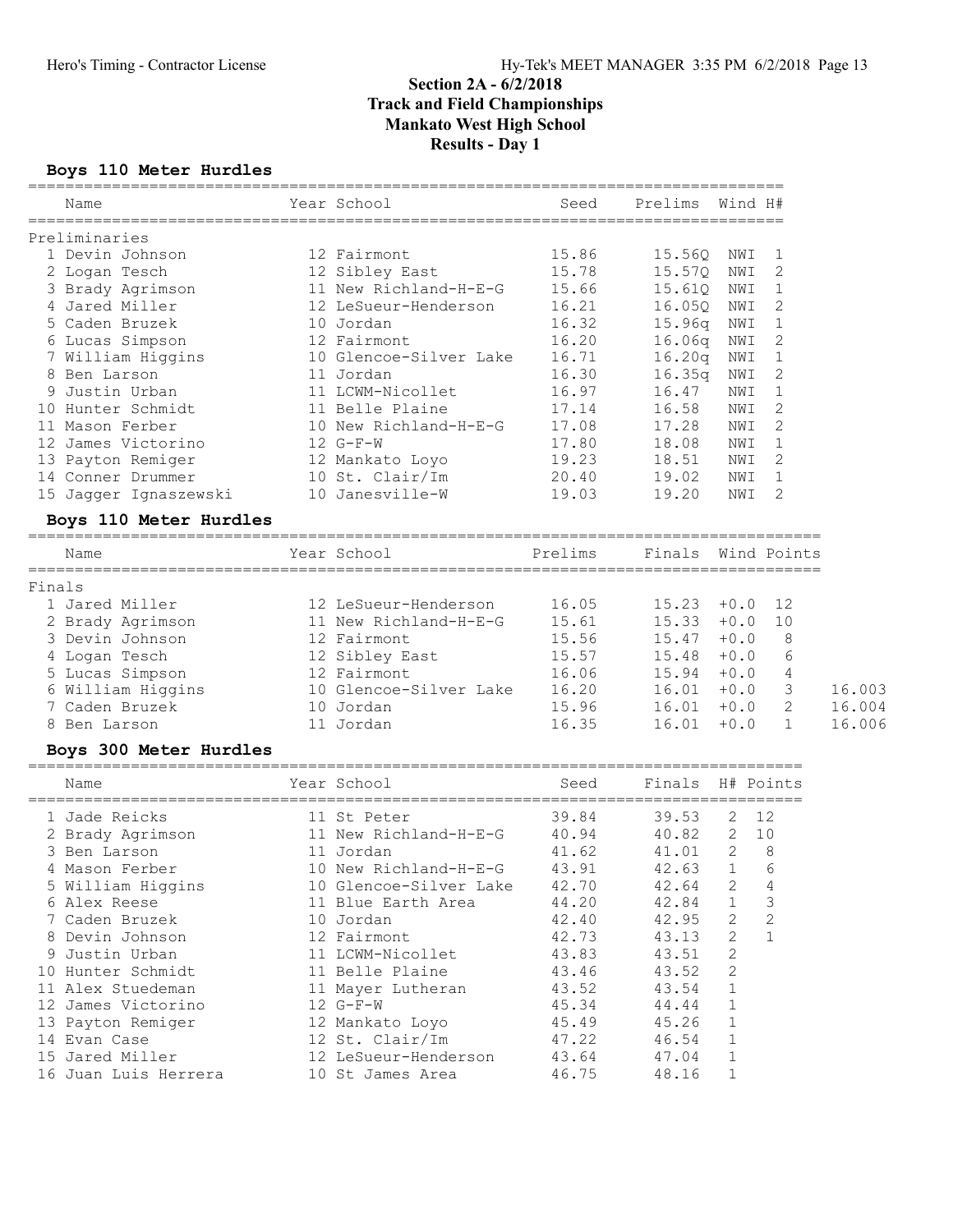# Boys 4x100 Meter Relay ================================================================================

| School                          |    | Seed                               | Finals<br>——————— | Points       |
|---------------------------------|----|------------------------------------|-------------------|--------------|
| 1 Southwest Christian           |    | 43.76                              | 43.43             | 12           |
| 1) Isaiah Colman 12             |    | 2) Josiah Colman 11                |                   |              |
| 3) Alexander DuMoulin 12        |    | 4) Zachary Ertel 12                |                   |              |
| 2 Waterville-Elysian-Morristown |    | 45.23                              | 44.97             | 10           |
| 1) Christopher Byrne 12         |    | 2) Tanner Ranslow 11               |                   |              |
| 3) Tyler Hermel 11              |    | 4) Taylor Glende 12                |                   |              |
| 3 Jordan                        |    | 44.70                              | 45.54             | 8            |
| 1) Ako Butler 11                |    | 2) Julian Morales 11               |                   |              |
| 3) Bryce Sievers 10             |    | 4) Marlon Wiley 11                 |                   |              |
| 4 St. Clair/Imannuel Lutheran*  |    | 45.57                              | 45.62             | 6            |
| 1) Noah Schruin 11              |    | 2) Gage Baker 11                   |                   |              |
| 3) Solomon Pawlitschek 11       |    | 4) Mitchell Weber 12               |                   |              |
| 5 Fairmont                      |    | 46.29                              | 45.75             | 4            |
| 1) Nick Thate 11                |    | 2) Caden Baarts 10                 |                   |              |
| 3) Josh Heinze 10               |    | 4) Seth Carlmark 12                |                   |              |
| 6 Minnesota Valley Lutheran     |    | 46.45                              | 46.31             | 3            |
| 1) Sam Muske 11                 |    | 2) Carlos Ramirez 10               |                   |              |
| 3) Joshua Anderson 10           |    | 4) Izayah Harrison 10              |                   |              |
| 7 Belle Plaine                  |    | 45.75                              | 46.57             | 2            |
| 1) Brenden Eyrich 12            |    | 2) Elliot Barnes 10                |                   |              |
| 3) Max Larson 9                 |    | 4) Daniel Cooper 10                |                   |              |
| 8 United South Central          |    | 46.31                              | 46.62             | $\mathbf{1}$ |
| 1) Chris Martens 12             |    | 2) Cody Cory 12                    |                   |              |
| 3) Jackson Martens 10           |    | 4) Roel Perales 11                 |                   |              |
| Boys 4x200 Meter Relay          |    |                                    |                   |              |
|                                 |    |                                    |                   |              |
| School                          |    | Seed<br>========================== | Finals            | Points       |
| 1 Waterville-Elysian-Morristown |    | 1:32.86                            | 1:32.10           | 12           |
| 1) Jaden Taylor 10              |    | 2) Christopher Byrne 12            |                   |              |
| 3) Isaac Pratt 11               | 4) | Taylor Glende 12                   |                   |              |
| 2 Jordan                        |    | 1:35.26                            | 1:33.93           | 10           |
| 1) Ryan Busch 12                |    | 2) Thomas Dietel 10                |                   |              |
| 3) Bryce Sievers 10             |    | 4) Julian Morales 11               |                   |              |
| 3 LeSueur-Henderson             |    | 1:35.87                            | 1:35.36           | 8            |
| 1) William Clarke 11            |    | 2) Jorge Hernandez 11              |                   |              |
| 3) Jared Miller 12              |    | 4) Matt Skelly 10                  |                   |              |
| 4 Minnesota Valley Lutheran     |    | 1:37.53                            | 1:36.00           | 6            |
| 1) Sam Muske 11                 |    | 2) Carlos Ramirez 10               |                   |              |
| 3) Joshua Anderson 10           |    | 4) Robert Rauh 11                  |                   |              |
| 5 Glencoe-Silver Lake           |    | 1:35.70                            | 1:36.07           | 4            |
| 1) Kyle Christensen 12          |    | 2) Keaton Goettl 10                |                   |              |
| 3) Zach Mohr 10                 |    | 4) William Higgins 10              |                   |              |
| 6 LCWM-Nicollet                 |    | 1:36.41                            | 1:36.08           | 3            |
| 1) Austin Gieseke 9             |    | 2) James Sullivan 11               |                   |              |
| 3) Jared Hohenstein 11          |    | 4) Evan Bergemann 12               |                   |              |
| 7 Blue Earth Area               |    | 1:38.63                            | 1:38.18           | 2            |
| 1) Adam Griffin 10              |    | 2) Austin Thielfoldt 9             |                   |              |
| 3) Riley Anderson 9             |    | 4) Cameron Anderson 9              |                   |              |
| -- Fairmont                     |    | 1:35.62                            | FS                |              |
| 1) Seth Carlmark 12             |    | 2) Caden Baarts 10                 |                   |              |
|                                 |    |                                    |                   |              |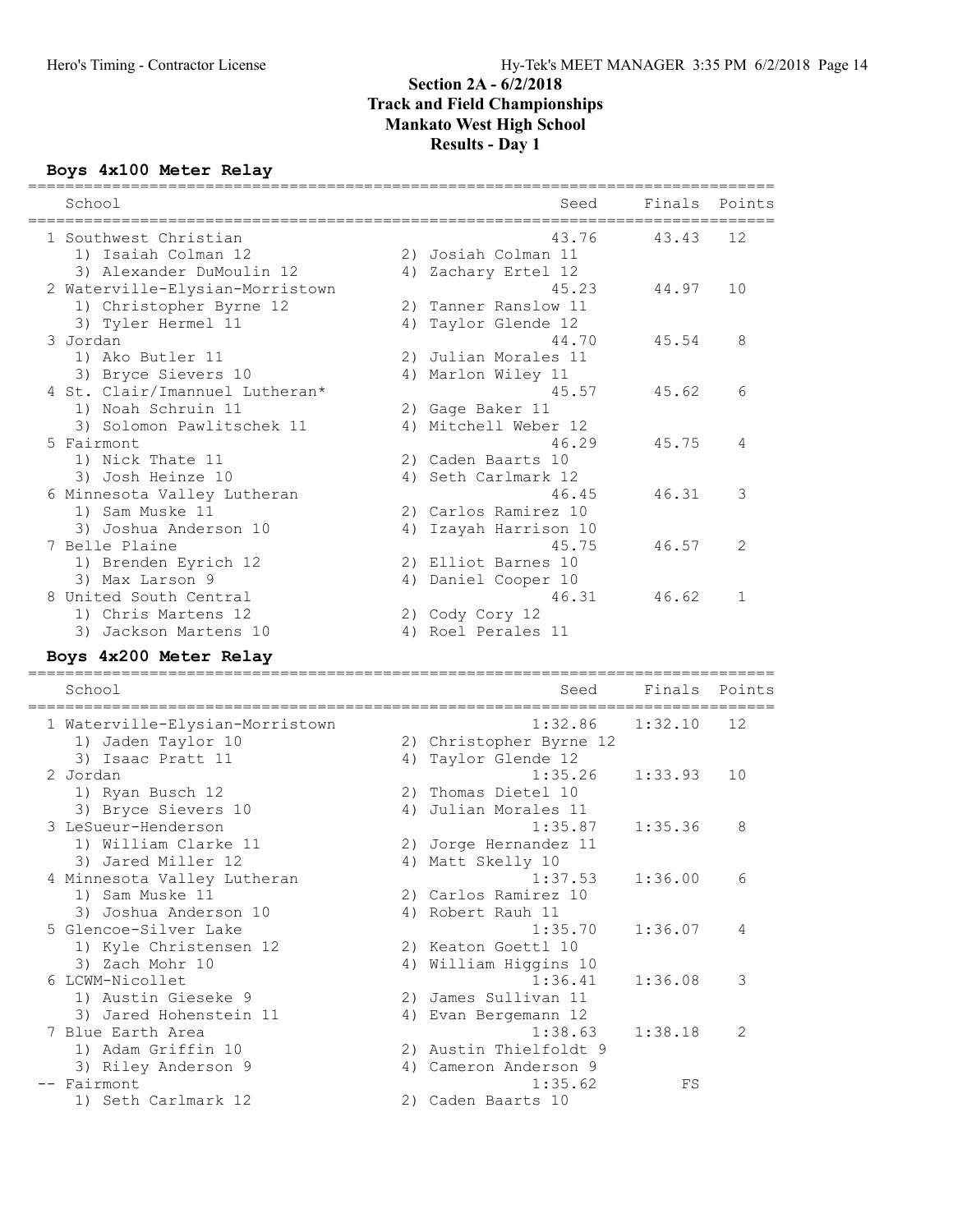#### ....Boys 4x200 Meter Relay

3) Dayton Pasch 12 4) Wyatt Quiring 12

| Boys 4x400 Meter Relay          |    |                        |         |        |
|---------------------------------|----|------------------------|---------|--------|
| School                          |    | Seed                   | Finals  | Points |
| 1 Fairmont                      |    | 3:27.09                | 3:29.53 | 12     |
| 1) Dayton Pasch 12              |    | 2) Dylan Kennedy 11    |         |        |
| 3) Andrew Moeller 11            |    | 4) Wyatt Quiring 12    |         |        |
| 2 St Peter                      |    | 3:30.78                | 3:31.78 | 10     |
| 1) Mohamedaar Abdi 11           |    | 2) Aden Kurdziolek 9   |         |        |
| 3) Abdikadir Mohamed 12         |    | 4) Jade Reicks 11      |         |        |
| 3 Southwest Christian           |    | 3:35.61                | 3:33.51 | 8      |
| 1) Isaiah Colman 12             |    | 2) Josiah Colman 11    |         |        |
| 3) Mason Beise 10               |    | 4) Jebadiah Merkle 12  |         |        |
| 4 LeSueur-Henderson             |    | 3:33.20                | 3:37.05 | 6      |
| 1) Jorge Hernandez 11           |    | 2) Evan Eibs 12        |         |        |
| 3) Matthew Plieseis 12          | 4) | Lane Schwarz 11        |         |        |
| 5 Blue Earth Area               |    | 3:37.55                | 3:38.00 | 4      |
| 1) Adam Griffin 10              |    | 2) Alex Reese 11       |         |        |
| 3) Brady Olsen 10               | 4) | Clayton Johnson 12     |         |        |
| 6 Jordan                        |    | 3:36.39                | 3:39.57 | 3      |
| 1) Symon Keiser 10              |    | 2) Caden Bruzek 10     |         |        |
| 3) Mason Vogel 11               | 4) | Max Ceplecha 10        |         |        |
| 7 Waterville-Elysian-Morristown |    | 3:43.57                | 3:49.83 | 2      |
| 1) Lewis Becker 12              |    | 2) Isaac Pratt 11      |         |        |
| 3) Jarod Pavek 11               | 4) | Christopher Byrne 12   |         |        |
| 8 Mankato Loyola/Cleveland      |    | 3:40.40                | 3:50.13 | 1      |
| 1) Landon Javens 12             |    | 2) Jerrett Peterson 10 |         |        |
| 3) Micah Rentschler 11          | 4) | Brady Omtvedt 12       |         |        |
|                                 |    |                        |         |        |

| Boys 4x800 Meter Relay     |    |                        |         |                |
|----------------------------|----|------------------------|---------|----------------|
| School                     |    | Seed                   | Finals  | Points         |
| 1 Jordan                   |    | 8:55.19                | 8:03.71 | 12             |
| 1) Owen Keiser 12          |    | 2) Mason Vogel 11      |         |                |
| 3) Max Ceplecha 10         | 4) | Symon Keiser 10        |         |                |
| 2 Fairmont                 |    | 8:29.10                | 8:06.87 | 10             |
| 1) Dylan Kennedy 11        |    | 2) Kellen Rodriguez 12 |         |                |
| 3) Dayton Pasch 12         | 4) | Andrew Moeller 11      |         |                |
| 3 Mankato Loyola/Cleveland |    | 8:32.06                | 8:12.08 | 8              |
| 1) Landon Javens 12        |    | 2) Micah Rentschler 11 |         |                |
| 3) Brett Omtvedt 10        | 4) | Brady Omtvedt 12       |         |                |
| 4 Belle Plaine             |    | 8:50.87                | 8:31.92 | 6              |
| 1) Elliot Rudd 11          |    | 2) Gunner Geisler 8    |         |                |
| 3) Kyle Siemon 12          | 4) | Ben Hunsader 10        |         |                |
| 5 LeSueur-Henderson        |    | 8:44.59                | 8:40.36 | 4              |
| 1) Lane Schwarz 11         | 2) | Matthew Plieseis 12    |         |                |
| 3) Aaron Barnard 11        | 4) | Evan Eibs 12           |         |                |
| 6 Blue Earth Area          |    | 8:54.86                | 8:41.37 | 3              |
| 1) Alex Reese 11           | 2) | Grant Strukel 10       |         |                |
| 3) Brady Olsen 10          | 4) | Clayton Johnson 12     |         |                |
| 7 Glencoe-Silver Lake      |    | 8:59.37                | 8:41.75 | $\overline{2}$ |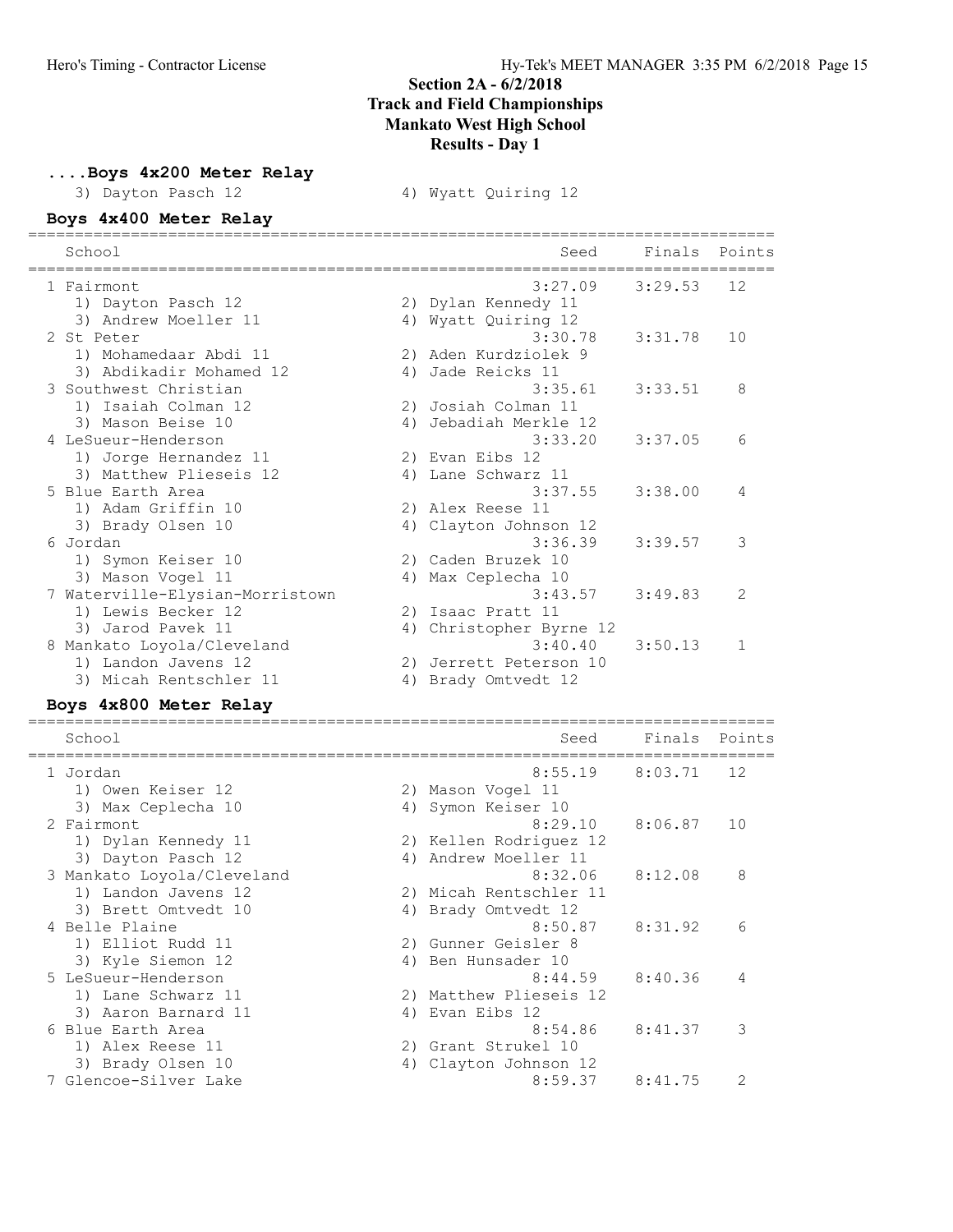#### ....Boys 4x800 Meter Relay

| 2) Abisai Anderson Sanchez 12 |
|-------------------------------|
| 4) Alexis Sanchez 12          |
| 8:59.82<br>9:11.10            |
| 2) Mauricio Vite 10           |
| 4) Michael Nett 11            |
|                               |

|    | Boys High Jump        |    |                       |             |             |        |
|----|-----------------------|----|-----------------------|-------------|-------------|--------|
|    | Name                  |    | Year School           | Seed        | Finals      | Points |
|    | 1 Hayden Berhow       |    | 11 Fairmont           | $6 - 00.00$ | $6 - 01.00$ | 12     |
|    | 2 Baden Noennig       |    | 11 Mayer Lutheran     | $6 - 02.00$ | $6 - 00.00$ | 10     |
|    | 3 Lucas Simpson       |    | 12 Fairmont           | $6 - 00.00$ | $6 - 00.00$ | 8      |
|    | 4 William Clarke      |    | 11 LeSueur-Henderson  | $6 - 00.00$ | $5 - 10.00$ | 5      |
|    | 4 Colton Wiegert      |    | 12 Jordan             | $6 - 00.00$ | $5 - 10.00$ | 5      |
| 6. | Hunter Westman        |    | 12 Mankato Loyo       | $5 - 06.00$ | $5 - 08.00$ | 2.50   |
| 6. | James Victorino       |    | $12 G-F-W$            | $5 - 08.00$ | $5 - 08.00$ | 2.50   |
| 8  | Jakob Lenzmeier       |    | 9 Holy Family         | $5 - 10.00$ | $5 - 08.00$ | 0.50   |
|    | 8 Mitchell Thiesfeld  | 11 | Mayer Lutheran        | $5 - 10.00$ | $5 - 08.00$ | 0.50   |
| 9  | Ryan Hannegrefs       |    | 12 New Richland-H-E-G | $5 - 10.00$ | $5 - 08.00$ |        |
|    | 11 Logan Tesch        |    | 12 Sibley East        | $5 - 08.00$ | $5 - 06.00$ |        |
| 11 | Brady Olsen           |    | 10 Blue Earth Area    | $5 - 08.00$ | $5 - 06.00$ |        |
|    | 13 Kyle Siemon        |    | 12 Belle Plaine       | $5 - 06.00$ | $5 - 06.00$ |        |
|    | Juan Luis Herrera     |    | 10 St James Area      | $5 - 04.00$ | ΝH          |        |
|    | -- Jagger Ignaszewski |    | 10 Janesville-W       | $5 - 06.00$ | NH          |        |
|    | -- Caleb Shelton      |    | 11 LCWM-Nicollet      | $5 - 10.00$ | NH          |        |

# Boys Pole Vault

| Name                                       | Year School                        | Seed         | Finals Points |                |
|--------------------------------------------|------------------------------------|--------------|---------------|----------------|
| 1 Jaden Taylor                             | 10 Waterville-E                    | $12 - 06.00$ | $13 - 05.00$  | 12             |
| 2 Jackson Nesmoe                           | 11 Tri-City United 13-00.00        |              | 12-11.00      | 10             |
| 3 Rylee McGuire                            | 12 Blue Earth Area 12-00.00        |              | 12-11.00      | 8              |
| 4 Conrad McCrady                           | 11 Tri-City United                 | 12-00.00     | $12 - 05.00$  | 6              |
| 5 Evan Case                                | 12 St. Clair/Im                    | 10-06.00     | 11-11.00      | 4              |
| 6 Stephen Dalsin                           | 12 Jordan                          | $12 - 00.00$ | $11 - 05.00$  | 3              |
| Wyatt Konen                                | 11 Glencoe-Silver Lake 11-00.00    |              | $11 - 05.00$  | $\overline{2}$ |
| 8 Cody Walters                             | 12 Maple River                     | $11 - 00.00$ | $11 - 05.00$  |                |
| 9 Nick Thate                               | 11 Fairmont                        | $10 - 06.00$ | $10 - 11.00$  |                |
| 10 Aziel Asano                             | 9 Jordan                           | $10 - 06.00$ | $10 - 11.00$  |                |
| 11 Thomas Budin                            | 11 Tri-City United 10-06.00        |              | $10 - 05.00$  |                |
| 11 Payton Remiger                          | 12 Mankato Loyo 10-06.00           |              | $10 - 05.00$  |                |
| 13 Justin Urban                            | 11 LCWM-Nicollet                   | $11 - 00.00$ | $10 - 05.00$  |                |
| 14 Hunter Malwitz                          | 12 United South                    | $11 - 00.00$ | $10 - 05.00$  |                |
| 15 Josh Marlatt                            | 12 Mayer Lutheran 10-00.00 9-11.00 |              |               |                |
| -- Kole Guth                               | 8 St Peter                         | $9 - 06.00$  | NΗ            |                |
| Boys Long Jump                             |                                    |              |               |                |
| Name<br>================================== | Year School                        | Seed         | Finals        | Wind Points    |

| 1 Alexander DuMoulin |  | $12$ Southwest Christian $21-09.00$ $21-01.50$ +0.0 $12$ |  |  |
|----------------------|--|----------------------------------------------------------|--|--|
| -2 Josiah Colman     |  | 11 Southwest Christian $21-03.00$ $20-09.50$ $+0.0$ 10   |  |  |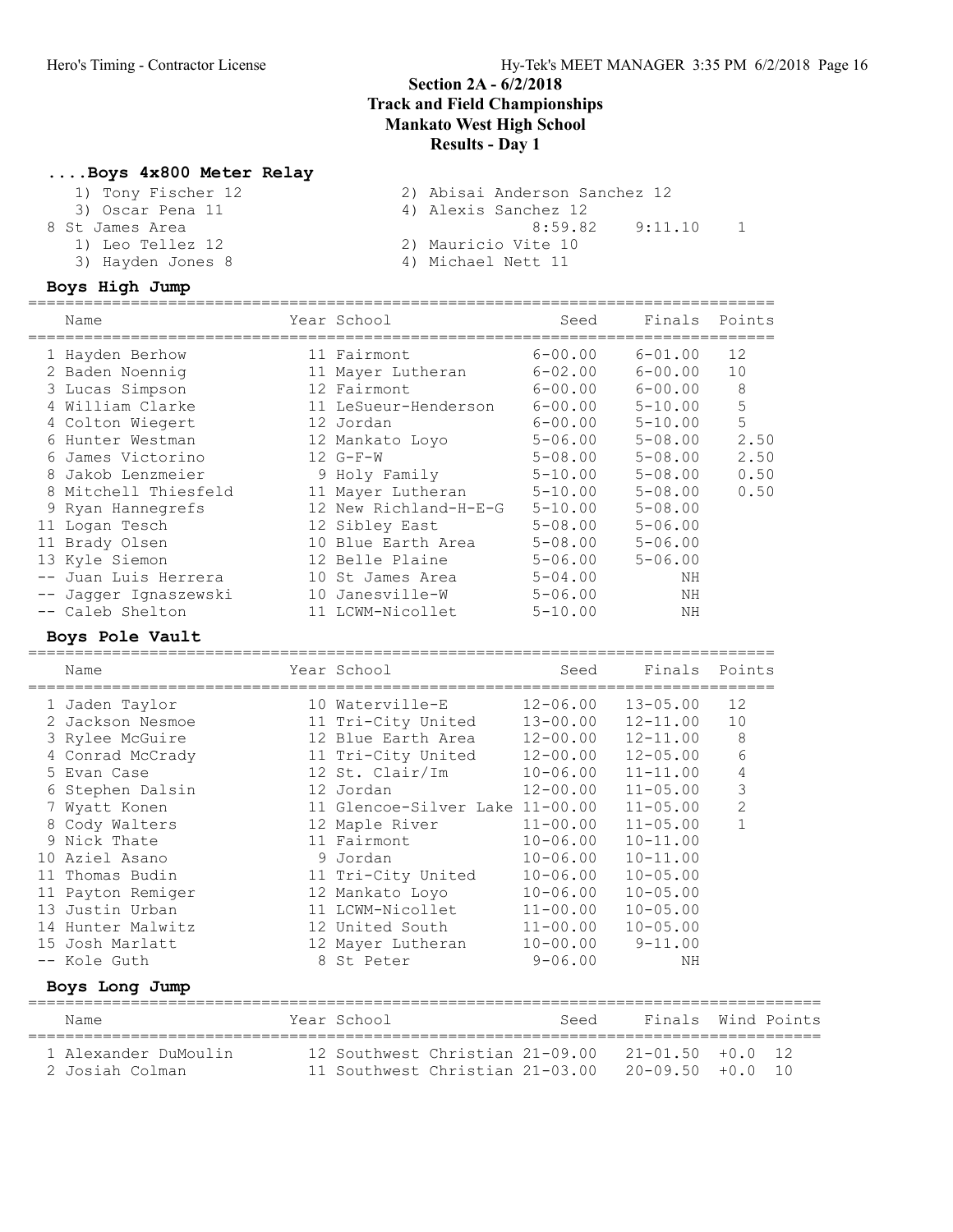#### ....Boys Long Jump

| 3 Logan Tesch          | 12 Sibley East                 | $20 - 08.25$ | $20 - 09.00$ | $+0.0$ | 8           |  |
|------------------------|--------------------------------|--------------|--------------|--------|-------------|--|
| 4 William Clarke       | 11 LeSueur-Henderson           | $20 - 03.75$ | $20 - 08.75$ | $+0.0$ | 6           |  |
| 5 Thomas Dietel        | 10 Jordan                      | 19-09.00     | $20 - 02.25$ | $+0.0$ | 4           |  |
| 6 Cameron Anderson     | 9 Blue Earth Area              | $20 - 00.75$ | $19 - 10.00$ | $+0.0$ | 3           |  |
| 7 Joe Welk             | 10 Mayer Lutheran              | 19-09.50     | 19-07.75     | $+0.0$ | -2          |  |
| 8 Taylor Glende        | 12 Waterville-E                | $20 - 07.25$ | $19 - 06.25$ | $+0.0$ |             |  |
| 9 Ben Babcock          | 11 Blue Earth Area             | $20 - 02.25$ | $19 - 05.00$ | $+0.0$ |             |  |
| 10 Tylor Hopp          | $10 G-F-W$                     | $18 - 10.50$ | $19 - 03.50$ | NWI    |             |  |
| 11 Jared Hohenstein    | 11 LCWM-Nicollet               | 18-09.00     | $19 - 02.25$ | NWI    |             |  |
| 12 Lonnie Wilson       | 10 New Richland-H-E-G          | 19-08.50     | $18 - 11.00$ | NWI    |             |  |
| 13 Hunter Westman      | 12 Mankato Loyo                | $18 - 05.50$ | $18 - 03.50$ | NWI    |             |  |
| 14 Jens Lundstrom      | 11 Sibley East                 | $18 - 06.25$ | $18 - 01.75$ | NWI    |             |  |
| 15 Solomon Pawlitschek | 11 St. Clair/Im 17-09.00       |              | $17 - 03.50$ | NWI    |             |  |
| -- Ryan Hannegrefs     | 12 New Richland-H-E-G 19-11.00 |              | ND.          | NWI    | Medical SCR |  |

Boys Triple Jump =====================================================================================

| Name                 |    | Year School                     | Seed         | Finals       |        | Wind Points  |
|----------------------|----|---------------------------------|--------------|--------------|--------|--------------|
| 1 Ryan Hannegrefs    |    | 12 New Richland-H-E-G           | $43 - 11.75$ | $44 - 02.00$ | $-0.2$ | 12           |
| 2 Logan Tesch        |    | 12 Sibley East                  | $45 - 00.00$ | $43 - 11.00$ | $+0.0$ | 10           |
| 3 William Clarke     |    | 11 LeSueur-Henderson            | $42 - 10.00$ | $43 - 03.00$ | $+0.0$ | 8            |
| 4 Alexander DuMoulin |    | 12 Southwest Christian 44-11.00 |              | $42 - 10.25$ | $+0.0$ | 6            |
| 5 Thomas Dietel      | 10 | Jordan                          | $42 - 07.75$ | $41 - 02.00$ | $-0.3$ | 4            |
| 6 Bryce Sievers      |    | 10 Jordan                       | $43 - 01.50$ | $40 - 11.50$ | $+0.0$ | 3            |
| 7 Hunter Westman     |    | 12 Mankato Loyo                 | $42 - 00.00$ | $40 - 11.00$ | $+0.0$ | 2            |
| 8 Clayton Johnson    |    | 12 Blue Earth Area              | $42 - 09.25$ | $40 - 06.00$ | $+0.0$ | $\mathbf{1}$ |
| 9 Hayden Berhow      |    | 11 Fairmont                     | $39 - 11.50$ | $40 - 04.00$ | NWI    |              |
| 10 Justin Urban      |    | 11 LCWM-Nicollet                | $41 - 09.50$ | $40 - 02.25$ | NWI    |              |
| 11 Joey Switch       |    | 10 Mayer Lutheran               | $40 - 02.00$ | $39 - 09.00$ | NWI    |              |
| 12 Isaac Pratt       |    | 11 Waterville-E                 | $39 - 11.00$ | $39 - 06.25$ | NWI    |              |
| 13 Jared Miller      |    | 12 LeSueur-Henderson            | $40 - 06.50$ | $39 - 01.00$ | NWI    |              |
| 14 Dan Cooper        |    | 10 Belle Plaine                 | $38 - 11.00$ | $38 - 07.00$ | NWI    |              |
| 15 Brady Agrimson    |    | 11 New Richland-H-E-G           | $39 - 02.75$ | $38 - 04.50$ | NWI    |              |
| 16 Lucas Kruse       |    | 10 St. Clair/Im                 | $36 - 09.00$ | $36 - 01.00$ | NWI    |              |
|                      |    |                                 |              |              |        |              |

| Name       |                                                                                                                                                                                                                                                                                | Seed                                                                                                                                                                                                                                            | Finals                                                    | Points         |
|------------|--------------------------------------------------------------------------------------------------------------------------------------------------------------------------------------------------------------------------------------------------------------------------------|-------------------------------------------------------------------------------------------------------------------------------------------------------------------------------------------------------------------------------------------------|-----------------------------------------------------------|----------------|
|            |                                                                                                                                                                                                                                                                                | $57 - 01.00$                                                                                                                                                                                                                                    | $59 - 02.00$                                              | 12             |
|            |                                                                                                                                                                                                                                                                                |                                                                                                                                                                                                                                                 | $54 - 10.00$                                              | 10             |
|            |                                                                                                                                                                                                                                                                                | $51 - 06.00$                                                                                                                                                                                                                                    | $51 - 09.00$                                              | 8              |
|            |                                                                                                                                                                                                                                                                                | $46 - 06.00$                                                                                                                                                                                                                                    | $46 - 10.00$                                              | 6              |
|            |                                                                                                                                                                                                                                                                                | $43 - 07.00$                                                                                                                                                                                                                                    | $45 - 03.00$                                              | $\overline{4}$ |
|            |                                                                                                                                                                                                                                                                                | $46 - 07.50$                                                                                                                                                                                                                                    | $44 - 07.00$                                              | 3              |
|            |                                                                                                                                                                                                                                                                                | 46-09.00                                                                                                                                                                                                                                        | $44 - 04.00$                                              | $\mathcal{D}$  |
|            |                                                                                                                                                                                                                                                                                | $47 - 07.25$                                                                                                                                                                                                                                    | $43 - 01.00$                                              |                |
|            |                                                                                                                                                                                                                                                                                | $43 - 09.00$                                                                                                                                                                                                                                    | $42 - 08.00$                                              |                |
|            |                                                                                                                                                                                                                                                                                | $43 - 08.00$                                                                                                                                                                                                                                    | $42 - 00.00$                                              |                |
| Wyatt Kiel |                                                                                                                                                                                                                                                                                | $43 - 06.00$                                                                                                                                                                                                                                    | $41 - 05.00$                                              |                |
|            |                                                                                                                                                                                                                                                                                | $39 - 05.00$                                                                                                                                                                                                                                    | $40 - 07.00$                                              |                |
|            |                                                                                                                                                                                                                                                                                | $38 - 04.50$                                                                                                                                                                                                                                    | $38 - 06.00$                                              |                |
|            |                                                                                                                                                                                                                                                                                | $44 - 02.75$                                                                                                                                                                                                                                    | $38 - 03.00$                                              |                |
|            | Boys Shot Put<br>1 Mitchell Weber<br>2 Connor Kantack<br>3 Gabe Webster<br>4 Conner Tordsen<br>5 Nathaniel Techau<br>6 Drew Spellman<br>7 Paul Lemke<br>8 Logan Ziegler<br>9 Reese Eichner<br>10 Dawson Davito<br>11<br>12 Levi Wolter<br>13 Tyler Hermel<br>14 Jacob Willmsen | Year School<br>12 St. Clair/Im<br>11 LeSueur-Henderson<br>12 Fairmont<br>12 New Richland-H-E-G<br>12 Belle Plaine<br>12 Maple River<br>12 Norwood-Youn<br>10 Mankato Loyo<br>$12 G-F-W$<br>11 Waterville-E<br>11 Waterville-E<br>12 Sibley East | 12 Glencoe-Silver Lake 53-00.50<br>12 Glencoe-Silver Lake |                |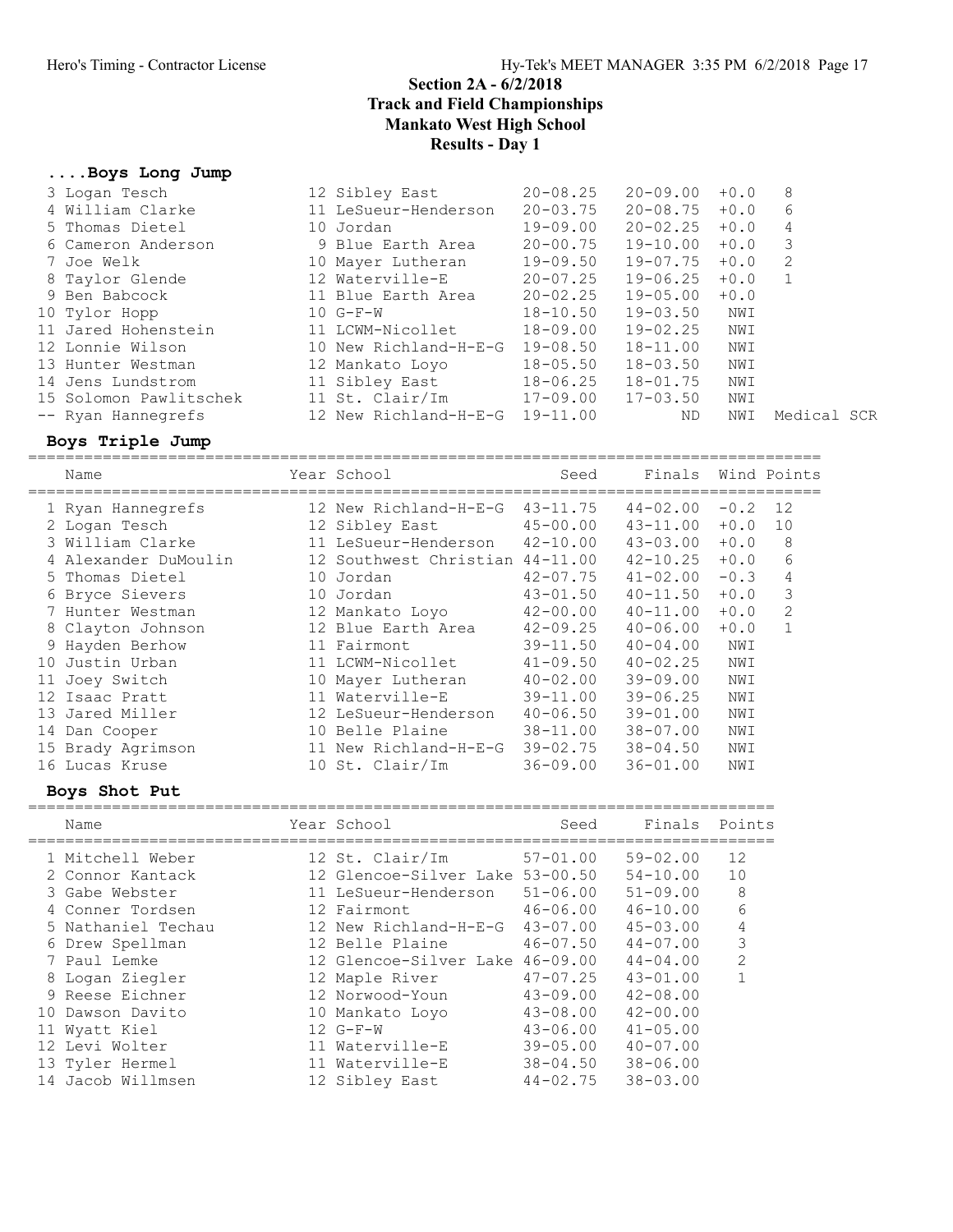#### ....Boys Shot Put

| -- Alex Buckmeier | $11$ New Richland-H-E-G $42-02.50$ | ND. |
|-------------------|------------------------------------|-----|
| -- Dylan Richter  | 12 Glencoe-Silver Lake 43-09.00    | ND. |

# Boys Shot Put Wheelchair ================================================================================

| Name                 | Year School          | Seed         | Finals Points |             |                |
|----------------------|----------------------|--------------|---------------|-------------|----------------|
| 1 Ben Bode           | 11 St Peter          | $17 - 11.00$ | $18 - 00.00$  |             | CAT1           |
| 2 Aidan Gravelle     | 8 LCWM-Nicollet      | $15 - 09.75$ | $16 - 08.00$  | $0.50$ CAT1 |                |
| 3 Blake Collier      | 12 St James Area     | $13 - 08.25$ | $14 - 04.00$  |             | CAT 2          |
| 4 Benjamin Covington | 8 Belle Plaine       | $14 - 05.25$ | $14 - 03.00$  | CAT 1       |                |
| 5 Riley Steinbach    | 8 St. Clair/Im       | $9 - 06.75$  | $9 - 11.00$   |             | $0.50$ CAT $2$ |
| 6 James Hagen        | 7 Sleepy Eye Unified | $4 - 08.00$  | $4 - 07.00$   | $CAT$ 2     |                |

Boys Discus Throw ================================================================================

| Name              | Year School            | Seed       | Finals     | Points |
|-------------------|------------------------|------------|------------|--------|
| 1 Mitchell Weber  | 12 St. Clair/Im        | $171 - 10$ | $187 - 00$ | 12     |
| 2 Conner Tordsen  | 12 Fairmont            | $134 - 00$ | $143 - 08$ | 10     |
| 3 Gabe Webster    | 11 LeSueur-Henderson   | $134 - 07$ | $139 - 06$ | 8      |
| 4 Connor Kantack  | 12 Glencoe-Silver Lake | $147 - 03$ | $138 - 09$ | 6      |
| 5 Logan Ziegler   | 12 Maple River         | $123 - 02$ | $131 - 01$ | 4      |
| 6 Wyatt Kiel      | $12 G-F-W$             | $134 - 00$ | $130 - 01$ | 3      |
| 7 McKray Schmidt  | $11 G-F-W$             | $125 - 01$ | $129 - 02$ | 2      |
| 8 Seth Thompson   | 10 Holy Family         | $123 - 08$ | $128 - 04$ |        |
| 9 Jacob Willmsen  | 12 Sibley East         | $136 - 02$ | $121 - 04$ |        |
| 10 Cahlin Clow    | 12 Mankato Loyo        | $116 - 03$ | $120 - 00$ |        |
| 11 Dustin Stern   | 12 Maple River         | $120 - 04$ | $114 - 05$ |        |
| 12 Alex Buckmeier | 11 New Richland-H-E-G  | $127 - 05$ | $114 - 02$ |        |
| 13 Jon Jenson     | 12 Southwest Christian | $124 - 09$ | $114 - 01$ |        |
| 14 Paul Lemke     | 12 Glencoe-Silver Lake | $132 - 04$ | $108 - 06$ |        |
| 15 Dawson Davito  | 10 Mankato Loyo        | $102 - 05$ | $100 - 09$ |        |
| 16 Clay Winrich   | 12 St James Area       | $98 - 03$  | $100 - 01$ |        |

#### Boys Discus Throw Wheelchair

| Name                                                                                                                      | Year School                                                                            |                  | Seed                                                          | Finals                                                        | Points                                       |                                                     |
|---------------------------------------------------------------------------------------------------------------------------|----------------------------------------------------------------------------------------|------------------|---------------------------------------------------------------|---------------------------------------------------------------|----------------------------------------------|-----------------------------------------------------|
| 1 Ben Bode<br>2 Aidan Gravelle<br>3 Benjamin Covington<br>4 Blake Collier<br>5 Riley Steinbach                            | 11 St Peter<br>8 LCWM-Nicollet<br>8 Belle Plaine<br>12 St James Area<br>8 St. Clair/Im |                  | $35 - 11$<br>$34 - 08$<br>$26 - 06$<br>$21 - 04$<br>$16 - 08$ | $36 - 02$<br>$34 - 02$<br>$25 - 09$<br>$18 - 11$<br>$15 - 01$ | 1.<br>Cat 1<br>$\mathcal{L}$<br>$\mathbf{1}$ | Cat 1<br>$0.50$ Cat 1<br>Cat. 2<br>Cat <sub>2</sub> |
|                                                                                                                           |                                                                                        |                  | Women - Team Rankings - 22 Events Scored                      |                                                               |                                              |                                                     |
| 1) Fairmont<br>Belle Plaine<br>3)<br>Waterville-Elysian-Morrist<br>5)                                                     | 131.50<br>83<br>52                                                                     | 6)               | 2) St Peter<br>4) Southwest Christian<br>Glencoe-Silver Lake  |                                                               | 91<br>57<br>46                               |                                                     |
| Minnesota Valley Lutheran<br>7)<br>9)<br>Blue Earth Area<br>St. Clair/Imannuel Luthera<br>11)<br>13)<br>LeSueur-Henderson | 44<br>41<br>39<br>31                                                                   | 7)<br>13) Jordan | Maple River<br>10) LCWM-Nicollet<br>12) Holy Family Catholic  |                                                               | 44<br>40<br>36<br>31                         |                                                     |